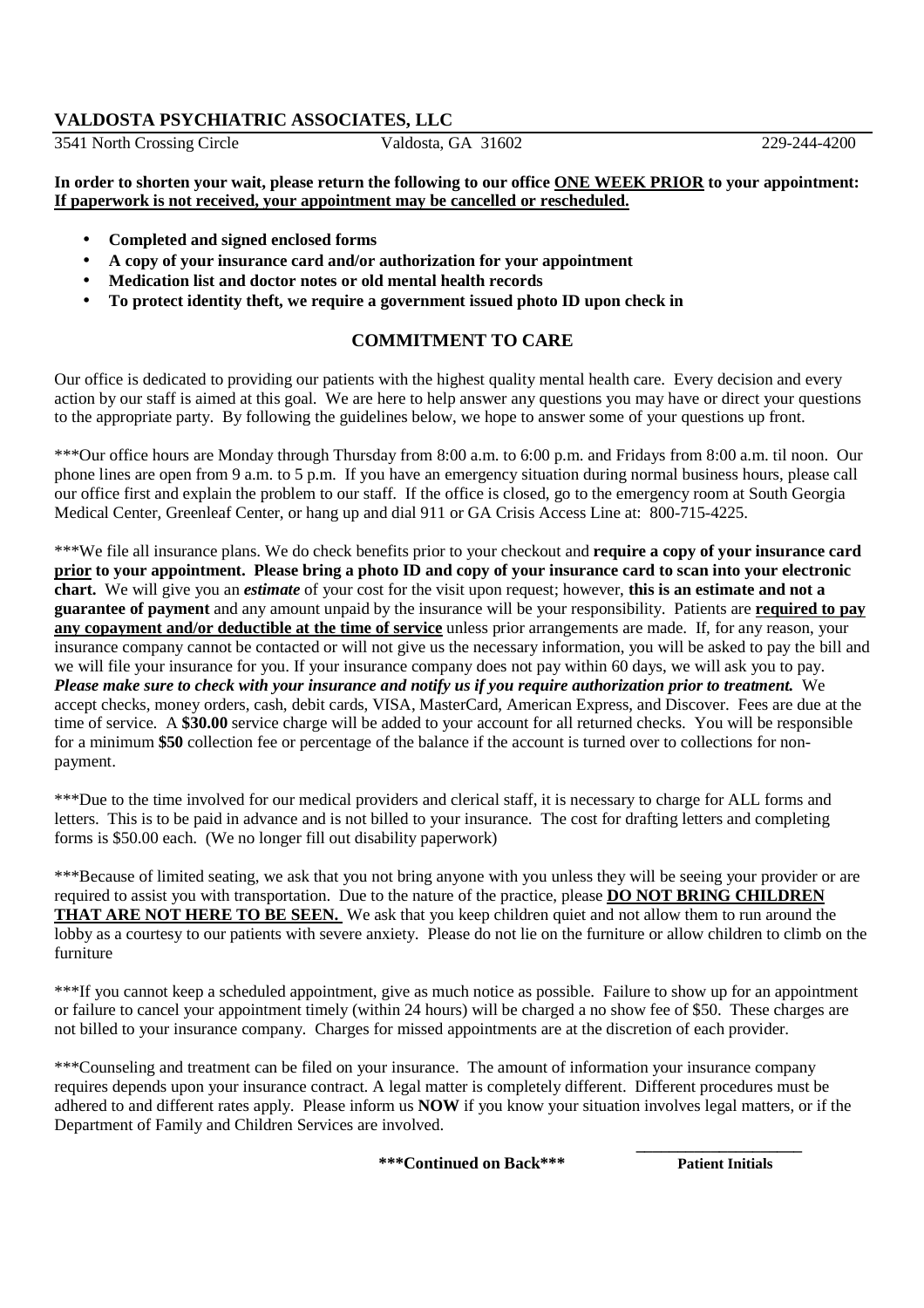\*\*\*When calling to speak your doctor or therapist, the staff has been instructed to take a message (except in case of an emergency). Be prepared to explain your question or request to the staff so that it can be relayed to the provider. The provider will instruct the staff on how to answer your questions or they will return your call once they are finished with their patients. Please leave a telephone number where you can be reached.

\*\*\*Your doctor may give you a prescription the day you are here. We now participate with e-prescribing and your prescription may be sent electronically to your pharmacy. It is important for you to notify us if you change pharmacies. You will not be given another prescription without seeing the doctor again. For your protection, we do not fax or mail prescriptions. Take your medication as directed and keep up with the quantity. Be certain you have enough to last until your next appointment. At times our office may call to reschedule an appointment because your doctor has an emergency. If we should call you, check your medications to be sure you have enough to last until the date you return. Your medication is important. It may take up to 24 hours to get your prescription refilled (longer on Fridays).

\*\*\*After your initial visit with the doctor, you will be scheduled for follow up with your doctor to refill your medications and discuss any concerns about your medications that you may have. In addition, you may be scheduled to see one of our therapists for counseling. The therapist will meet with you for approximately 45 to 60 minutes for counseling and to discuss your treatment progress.

\*\*\*We do our very best to keep your appointment on time; however, emergency situations arise that are unavoidable. We ask that you be patient and respect the fact we treat emergencies before regular appointments. We will notify you of any delays in scheduling; however, if you have been waiting longer than 15 minutes, we ask that you check with the receptionist to make sure we have not overlooked your appointment. You will be offered another appointment at the earliest time available if you cannot wait to be seen.

\*\*\*If you are late for your appointment, you may have to be rescheduled. Late arrivals will be rescheduled. You may be charged for a late cancellation of \$50 if this occurs. You will be responsible for any charges that the insurance company will not cover regarding a late arrival, late cancellation, or missed appointment.

\*\*\***ALL MINORS MUST BE ACCOMPANIED BY A BIOLOGICAL PARENT** We cannot prescribe medications or initiate treatment without a parent or legal guardian present. Legal guardians must provide proof of guardianship in order for us to treat the child without a biological parent present.

\*\*\*We do not participate with discount drug programs. Your doctor may give you a written prescription. **IF** we have samples, the doctor may try you on a sample and evaluate the response prior to giving you a prescription. But, we do not always have samples. We regret that we cannot furnish all of the medications that our patients need. If you are in a situation that you cannot afford your medication, DO NOT STOP TAKING YOUR MEDICATION! Look and ask until you find assistance. Listed are some options that we know of:

- You can be seen at Behavioral Health Services (Community Mental Health). Your visit and medication are based on your ability to pay
- Talk to your pharmacist. Ask if they know of a program that you might qualify for.
- Call your local Dept. of Family and Children Services and ask if they have a program to help you

**I have read ALL of the above policies or had the above policies read to me on page 1 and 2 of this form. I understand them, agree to them, and consent to treatment at Valdosta Psychiatric Associates.** 

| <b>Patient Name:</b> | Date:                   |
|----------------------|-------------------------|
| Date of Birth:       | Social Security Number: |
|                      |                         |

| Signature of Patient or Guardian | Relationship |
|----------------------------------|--------------|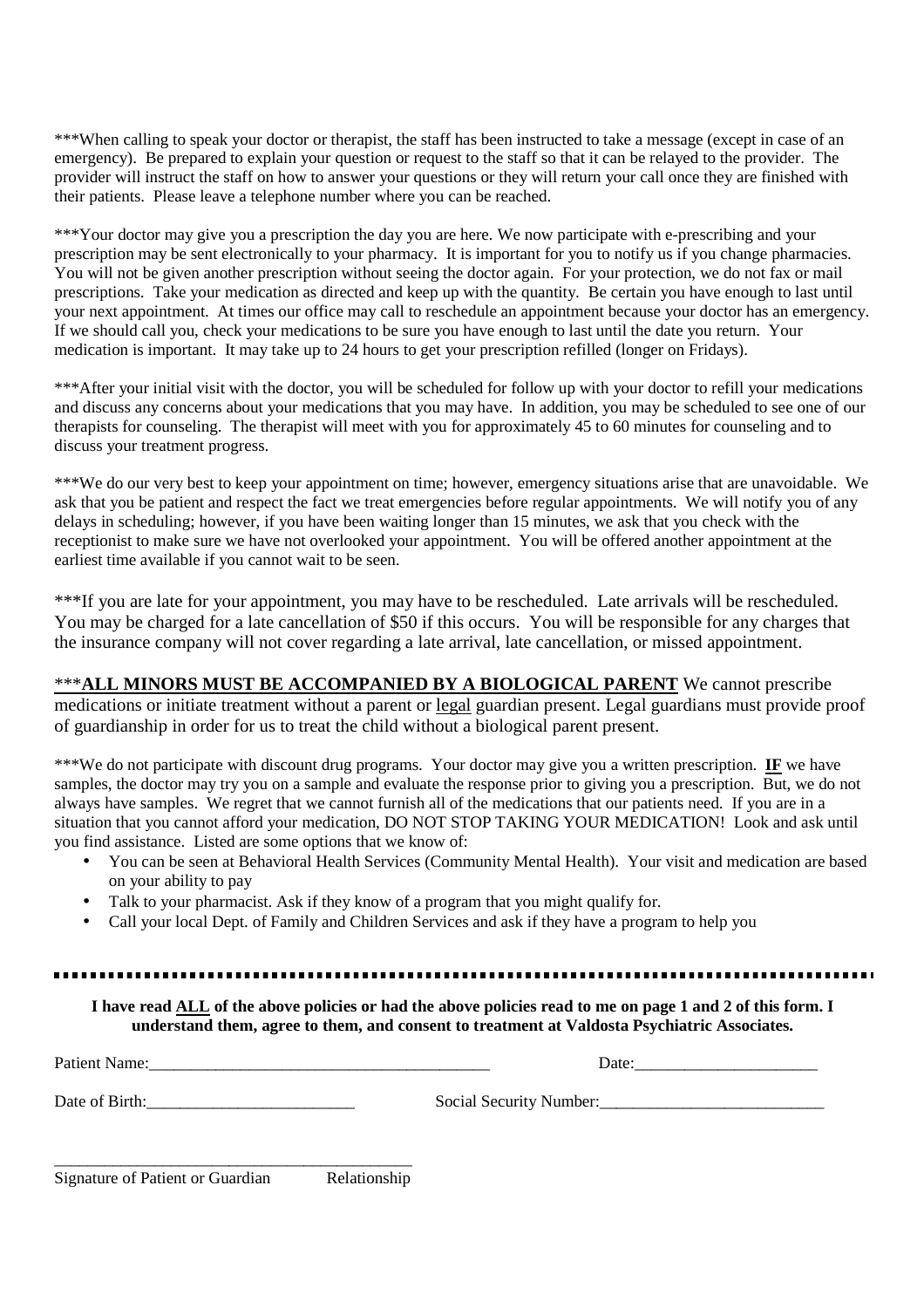|  | Valdosta Psychiatric Associates, LLC |  |  |
|--|--------------------------------------|--|--|
|--|--------------------------------------|--|--|

| Male                                                                                                          |                                                                   |                                                                                                                                                                                                      |
|---------------------------------------------------------------------------------------------------------------|-------------------------------------------------------------------|------------------------------------------------------------------------------------------------------------------------------------------------------------------------------------------------------|
| Female<br>Patient Name:<br>First                                                                              | Middle                                                            | Last                                                                                                                                                                                                 |
|                                                                                                               |                                                                   |                                                                                                                                                                                                      |
|                                                                                                               |                                                                   |                                                                                                                                                                                                      |
|                                                                                                               | $\overline{\mathrm{City}}$                                        | Zip Code<br>State                                                                                                                                                                                    |
|                                                                                                               |                                                                   |                                                                                                                                                                                                      |
|                                                                                                               |                                                                   |                                                                                                                                                                                                      |
|                                                                                                               |                                                                   | <b>Email Address</b>                                                                                                                                                                                 |
| If Patient is a minor, do you have legal custody?                                                             |                                                                   | If divorced, has either parent had parental rights terminated?                                                                                                                                       |
| Legal Guardian's Name                                                                                         |                                                                   |                                                                                                                                                                                                      |
|                                                                                                               |                                                                   |                                                                                                                                                                                                      |
| Is Patient a Full-Time Student? Yes No                                                                        |                                                                   |                                                                                                                                                                                                      |
| dispensed without a parent or legal guardian present. Legal Guardians must provide proof of guardianship **** |                                                                   | **** A Parent of Legal Guardian must accompany minor children when seeing the physician. Medications WILL NOT be<br>,我们也不会有什么?""我们的人,我们也不会有什么?""我们的人,我们也不会有什么?""我们的人,我们也不会有什么?""我们的人,我们也不会有什么?""我们的人 |
|                                                                                                               |                                                                   |                                                                                                                                                                                                      |
|                                                                                                               |                                                                   |                                                                                                                                                                                                      |
| <b>Relationship to Patient</b>                                                                                | <u> 1980 - Andrea Stadt Britain, amerikansk politik (d. 1980)</u> |                                                                                                                                                                                                      |
|                                                                                                               |                                                                   |                                                                                                                                                                                                      |
|                                                                                                               |                                                                   |                                                                                                                                                                                                      |
| <b>Insurance Address</b>                                                                                      |                                                                   | (Name as it appears on the insurance card)                                                                                                                                                           |
|                                                                                                               |                                                                   |                                                                                                                                                                                                      |
| <b>Policy Holder SSN:</b>                                                                                     | <b>Policy Holder Date of Birth:</b>                               |                                                                                                                                                                                                      |

I request that payment and benefits be made on my behalf to Valdosta Psychiatric Associates, LLC for any services furnished to me by the physicians or therapist. I understand that my signature also authorizes release, if necessary, of any medical, HIV, psychiatric and substance abuse information contained in my records to my insurance or its assignees. I request and authorize treatment at Valdosta Psychiatric Associates, LLC. I understand I am responsible for any deductible, co-payment or any amount not covered by my insurance. I understand that Valdosta Psychiatric Associates LLC turns delinquent accounts over to a third party collector, and I will be responsible for the physician fees, and a \$50.00 collection fee. Monthly finance charges may be added to all accounts over 60 days old. A fee of \$30.00 (thirty) dollars will be charged for any returned checks.

Signature of Patient or Legal Guardian (Relationship) Date

\_\_\_\_\_\_\_\_\_\_\_\_\_\_\_\_\_\_\_\_\_\_\_\_\_\_\_\_\_\_\_\_\_\_\_\_\_\_\_\_\_\_\_\_\_\_\_\_\_\_\_\_\_\_\_\_\_\_ \_\_\_\_\_\_\_\_\_\_\_\_\_\_\_\_\_\_\_\_\_\_\_\_\_\_\_\_\_\_\_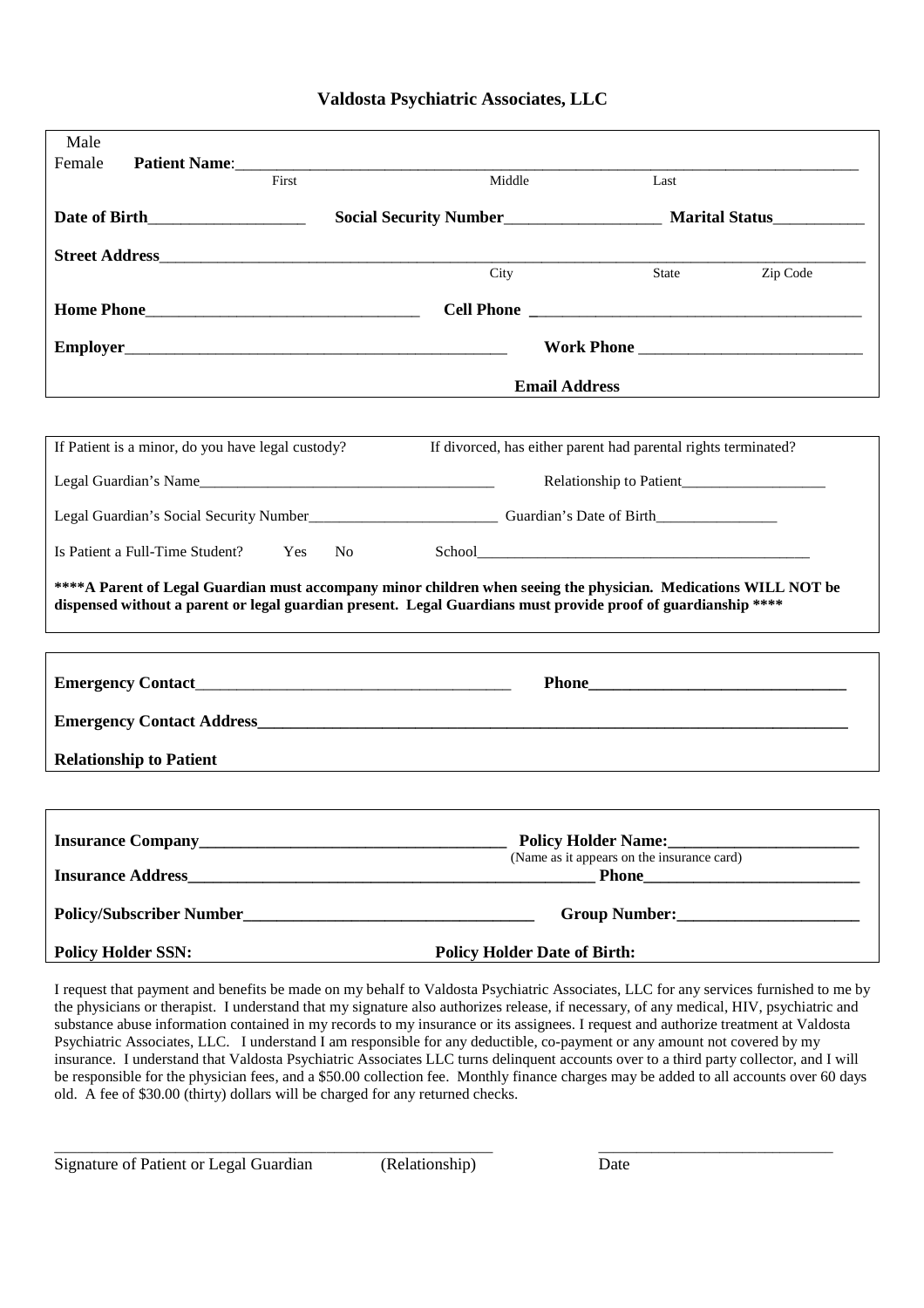|                                            | Have you ever had treatment for a mental or nervous condition before?                       | Yes                                    | N <sub>0</sub>                                                     |
|--------------------------------------------|---------------------------------------------------------------------------------------------|----------------------------------------|--------------------------------------------------------------------|
|                                            |                                                                                             |                                        |                                                                    |
|                                            | Has anyone in your family ever been treated for a mental or nervous condition before? Yes   |                                        | No                                                                 |
| Father<br>Mother                           | Brother/Sister<br>Children                                                                  | Grandparents                           | Other                                                              |
|                                            | Are you allergic to any medications or ever had an adverse reaction to any medications? Yes |                                        | No                                                                 |
|                                            |                                                                                             |                                        |                                                                    |
|                                            | <b>Do you smoke?</b> Yes No (How many packs per day?________)                               |                                        |                                                                    |
|                                            | <b>Do you drink alcohol?</b> Yes No (How many alcoholic drinks do you consume per week?     |                                        |                                                                    |
|                                            | Are you involved in an investigation by the Department of Family/Children Services? Yes     |                                        | N <sub>0</sub>                                                     |
|                                            | Are you involved in any legal actions or lawsuits? Yes                                      | No                                     |                                                                    |
|                                            |                                                                                             | <b>Type of Suit_</b>                   |                                                                    |
|                                            |                                                                                             |                                        | (Divorce, Disability, Motor Vehicle Accident, Workers Comp, Other) |
|                                            | Are you involved in a worker's compensation claim? Yes                                      | No                                     |                                                                    |
|                                            |                                                                                             |                                        |                                                                    |
|                                            |                                                                                             |                                        |                                                                    |
|                                            | How long has this been occurring?<br><u>Letting</u> 2                                       |                                        |                                                                    |
|                                            |                                                                                             |                                        |                                                                    |
|                                            |                                                                                             |                                        |                                                                    |
|                                            |                                                                                             |                                        |                                                                    |
| Are you experiencing any of the following: |                                                                                             |                                        |                                                                    |
| Depressed Mood<br>Problems at work         | Relationship/Family Problems<br><b>Physical Health Problems</b>                             | <b>General Stress</b><br>Grief or Loss | Anxiety or Worry<br><b>Substance Abuse Problems</b>                |
| Nervousness                                | Inability to Sleep                                                                          | Panic Attacks                          | No Interest in Things                                              |
| Problems with Peers<br>Problems at School  |                                                                                             |                                        |                                                                    |
|                                            |                                                                                             |                                        |                                                                    |
|                                            |                                                                                             |                                        |                                                                    |

**To protect identity theft, we require government issued photo identification upon check-in.**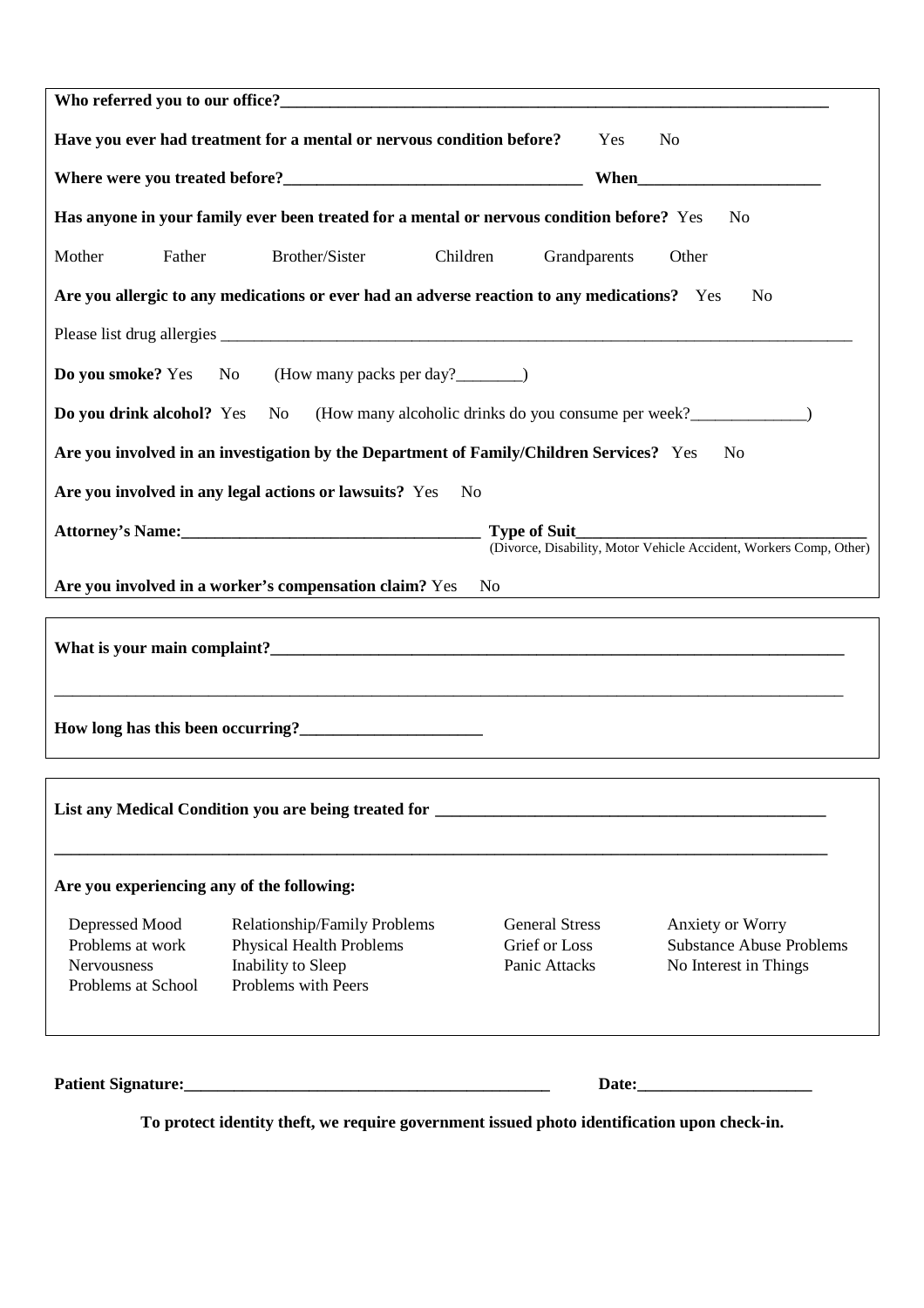| <b>NAME:</b>                                                                    |                                         | <b>DATE:</b>              |               |
|---------------------------------------------------------------------------------|-----------------------------------------|---------------------------|---------------|
| <b>ADDRESS:</b>                                                                 |                                         |                           |               |
| <b>PHONE:</b>                                                                   | $\Box$ Cell                             | $\sqcap$ Home             | $\sqcap$ Work |
| DOB:                                                                            |                                         |                           | Age:          |
| What Pharmacy do you Use?                                                       |                                         | Street/City               |               |
| Who is your Primary Care Physician?                                             |                                         |                           |               |
| Are you involved in an investigation or legal case currently?<br>Type of Suit:  |                                         | $\Box$ Yes                | $\Box$ No     |
| $\Box$ Divorce $\Box$ Worker's Comp<br>□ Department of Family/Children Services | $\Box$ Child Custody<br>□ Motor Vehicle | $\Box$ Professional Board |               |
| Name of Attorney:                                                               |                                         | <b>Dhone</b>              |               |

# **Name of Attorney**: \_\_\_\_\_\_\_\_\_\_\_\_\_\_\_\_\_\_\_\_\_\_\_\_\_\_\_\_\_\_\_\_\_\_\_\_ **Phone**: \_\_\_\_\_\_\_\_\_\_\_\_\_\_\_\_\_\_\_\_\_\_\_\_\_\_\_\_

#### **CONSENT FOR COMMUNICATIONS**

**You have the right to request that we restrict how protected health information about you is used or disclosed. Most patients have family members and friends that occasionally become involved in their care. (For example, your spouse calls to confirm your appointment time; OR your adult child calls with questions about your medications.) Please list any restrictions to the information you have regarding how we can communicate with those you have listed below. (Example: Appointments only, financial matters only; Medications Only, etc. If there are no restrictions, please list "NONE" beside their name** 

**Please list below any persons you will allow us to talk with about you.** *(If you prefer we do not speak with anyone, please write "NO ONE" across this section.* 

| <b>Name</b> | Relationship to you | <b>Phone Number</b> | <b>Restrictions (See instructions below)</b> |
|-------------|---------------------|---------------------|----------------------------------------------|
|             |                     |                     |                                              |
|             |                     |                     |                                              |
|             |                     |                     |                                              |
|             |                     |                     |                                              |
|             |                     |                     |                                              |
|             |                     |                     |                                              |
|             |                     |                     |                                              |

#### **How would you like us to communicate with you?**

| $\Box$ Cell Phone # | Okay to leave voicemail?                    | $\Box$ Yes $\Box$ No |  |
|---------------------|---------------------------------------------|----------------------|--|
| $\Box$ Home Phone # | Okay to leave message on answering machine? | $\Box$ Yes $\Box$ No |  |
| □ Mail (Address     |                                             |                      |  |
| $\sqcap$ Email      | ω                                           |                      |  |

**I understand that I have the right to revoke this authorization in writing at any time. I request that my confidential information be handled in the manner listed above and authorize Valdosta Psychiatric Associates staff to disclose information only to those individuals listed above and in the manner stated for oral and written communications. Any other release of information will require a signed authorization for Release of Medical Information and/or Psychotherapy Information.** 

Date

**Signature of Patient/Legal Guardian (Minors 12-17 must sign also)**

\_\_\_\_\_\_\_\_\_\_\_\_\_\_\_\_\_\_\_\_\_\_\_\_\_\_\_\_\_\_\_\_\_\_\_\_\_\_\_\_\_\_\_\_\_\_\_\_\_\_\_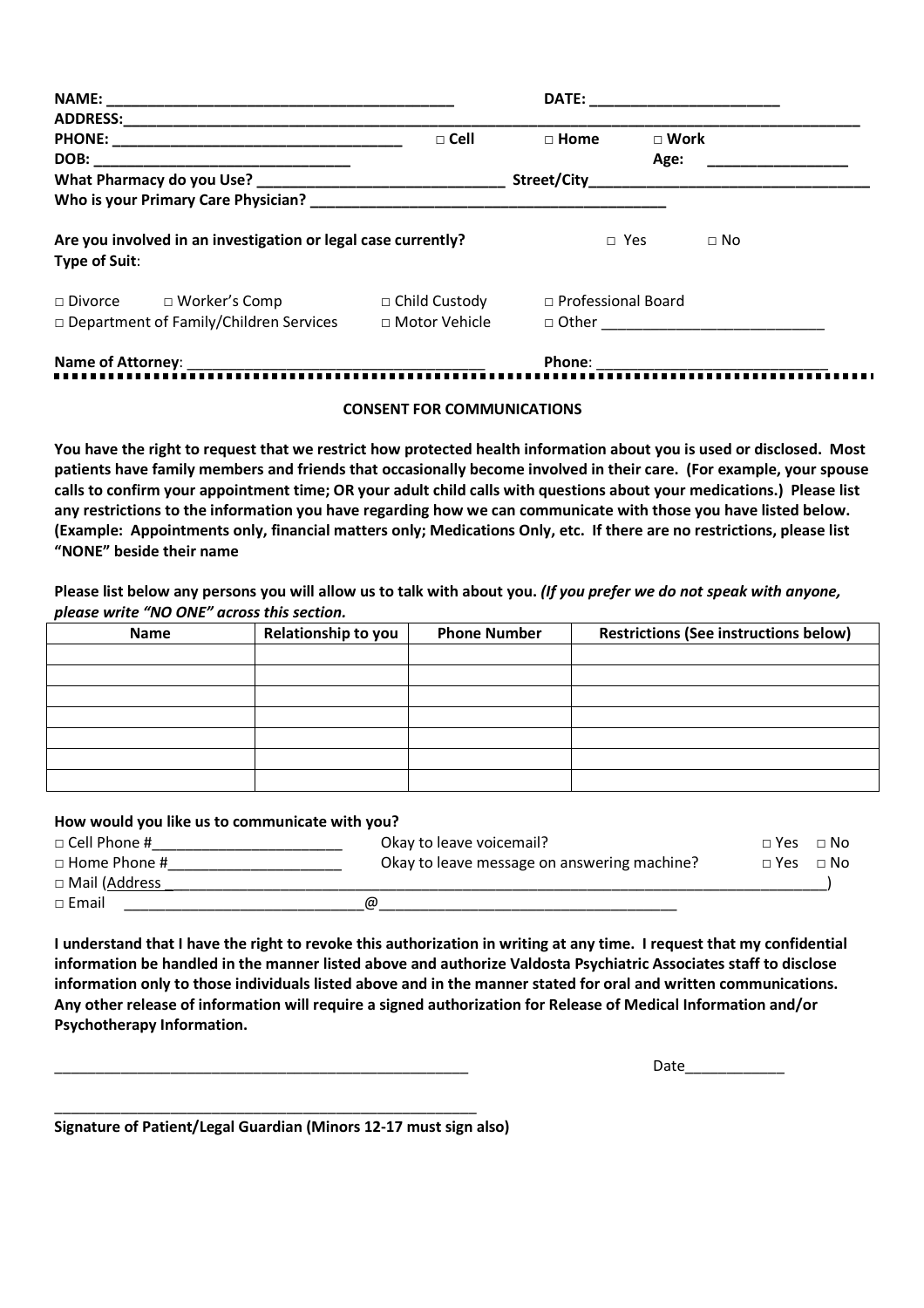# **PATIENT BILL OF RIGHTS**

#### **Patient Rights**

I have the right to efficient and effective care individualized to my needs. My treatment provider will work with me to develop a treatment plan best suited for me. We will use this plan to help us deal with my problems as quickly and effectively as possible. I have the right to refuse treatment or discontinue treatment.

I have the right to be treated with dignity and respect. I will be treated with respect at all times. I will report any misconduct by my treatment provider including social invitations, suggestive remarks or unwanted touching to the appropriate state agency. I will report any complaints regarding the clerical staff to my doctor/therapist or office manager.

My treatment provider will make every effort to meet with me at our scheduled appointment time. If my treatment provider is late, he or she will extend our session, if I am willing, or we will make other arrangements by mutual agreement.

I have the right to privacy and confidentiality. All records and communications about me will be treated confidentially in compliance with applicable state and federal laws. These laws may obligate my treatment provider to report suspected abuse, neglect, or domestic violence and those who pose a danger to themselves or others.

#### **Patient Responsibilities**

Scheduled appointments are commitments. I will make every effort to be on time for my appointments. If I am late for my appointment, I understand that the appointment may be rescheduled and I will be responsible for any cost of a late cancellation. If I miss an appointment and do not notify my provider at least 24 hours in advance, I understand I may be charged a missed appointment fee of \$50.00.

I am responsible to pay for services received. I am aware my insurance plan typically requires me to pay a co-pay or percentage of my treatment fee at the time services are provided. My insurance plan may also have a deductible that is my responsibility. Additionally, certain services may be limited and/or not covered at all by my insurance plan. I understand I am financially responsible for all co-pays, co-insurance amounts, deductibles and all services not covered by my insurance plan. My provider, the office staff, and my insurance plan's representative will help me determine what services my plan covers.

My health is my responsibility. I will contact my treatment provider for any serious situation that arises, even if after normal office hours. I will work with my provider to achieve my treatment goals and will advise my provider of any changes in my condition. I understand that I am responsible for determining if I need authorization prior to my visit and will notify the office if that is needed prior to treatment. If I fail to obtain authorization needed before the visit, I understand I am responsible for the cost of the visit.

> **I have read or had read to me the above list of Rights and Responsibilities. I understand them and agree to them.**

Patient Name:\_\_\_\_\_\_\_\_\_\_\_\_\_\_\_\_\_\_\_\_\_\_\_\_\_\_\_\_\_\_\_\_\_\_\_\_\_\_\_\_\_ Date:\_\_\_\_\_\_\_\_\_\_\_\_\_\_\_\_\_\_\_\_\_\_

Date of Birth:\_\_\_\_\_\_\_\_\_\_\_\_\_\_\_\_\_\_\_\_\_\_\_\_\_ Social Security Number:\_\_\_\_\_\_\_\_\_\_\_\_\_\_\_\_\_\_\_\_\_\_\_\_\_\_\_

\_\_\_\_\_\_\_\_\_\_\_\_\_\_\_\_\_\_\_\_\_\_\_\_\_\_\_\_\_\_\_\_\_\_\_\_\_\_\_\_\_\_\_ Signature of Patient or Guardian Relationship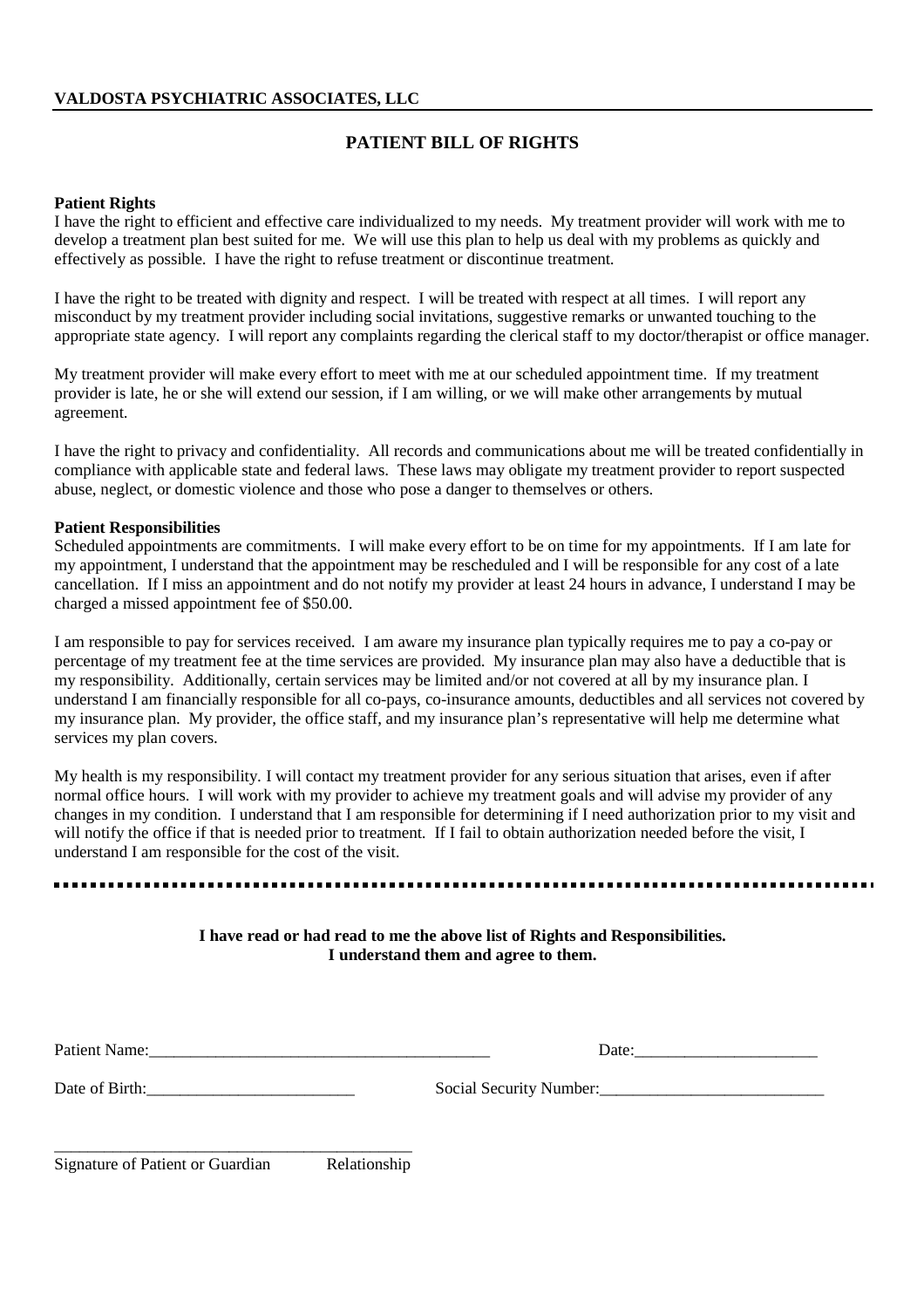# **CONTROLLED SUBSTANCE POLICY**

As part of your treatment, your physician may order medications for you. Many of these medications can have serious side effects if they are not managed properly. You will be made aware of any side effects from medications that we have prescribed for you. Please read the following agreement **CAREFULLY** and ask your doctor/nurse if you have any questions:

- 1. I agree to follow exact dosing instructions prescribed by my physician.
- 2. I agree to keep all appointments required by my physician. If I miss an appointment, I understand that a follow up must be made before any prescriptions will be refilled or changed.
- 3. I agree to maintain all prescriptions at the same pharmacy, unless reasonable circumstances occur.
- 4. Refill requests are to be made during office hours only. Mon-Thurs 9:00 am to 4:00pm. Fridays 9:00 a.m. to 11:00 a.m.
- 5. Refill requests must be made in **ADVANCE** (7 days). If my physician is out of the office, I understand that my prescription **will not** be filled until they return.
- 6. **NO CONTROLLED SUBSTANCES WILL BE FILLED DURING EVENINGS, WEEKENDS OR HOLIDAYS!**
- 7. If a prescription is stolen, it will be refilled with a copy of a filed police report of theft.
- 8. If a prescription is lost, it will **NOT BE REFILLED.** It is your responsibility to keep track of your medications.
- 9. I understand that any misuse of my medications will be reported to the appropriate authorities and I can be terminated from the practice.

I agree that I have read and fully understand this controlled substance contract. I will ask my physician if I have any questions regarding the potential risk of dependency, addiction and side effects of the medications given to me. I do understand that a breach of this contract will result in my termination from Valdosta Psychiatric Associates, LLC

Patient Name & DOB

Patient Signature Date

\_\_\_\_\_\_\_\_\_\_\_\_\_\_\_\_\_\_\_\_\_\_\_\_\_\_\_\_\_\_\_\_\_\_\_\_\_\_\_\_\_ \_\_\_\_\_\_\_\_\_\_\_

Physician

Pharmacy Name & Phone Number

\_\_\_\_\_\_\_\_\_\_\_\_\_\_\_\_\_\_\_\_\_\_\_\_\_\_\_\_\_\_\_\_\_\_\_\_\_\_\_\_\_

\_\_\_\_\_\_\_\_\_\_\_\_\_\_\_\_\_\_\_\_\_\_\_\_\_\_\_\_\_\_\_\_\_\_\_\_\_\_\_\_\_

\_\_\_\_\_\_\_\_\_\_\_\_\_\_\_\_\_\_\_\_\_\_\_\_\_\_\_\_\_\_\_\_\_\_\_\_\_\_\_\_\_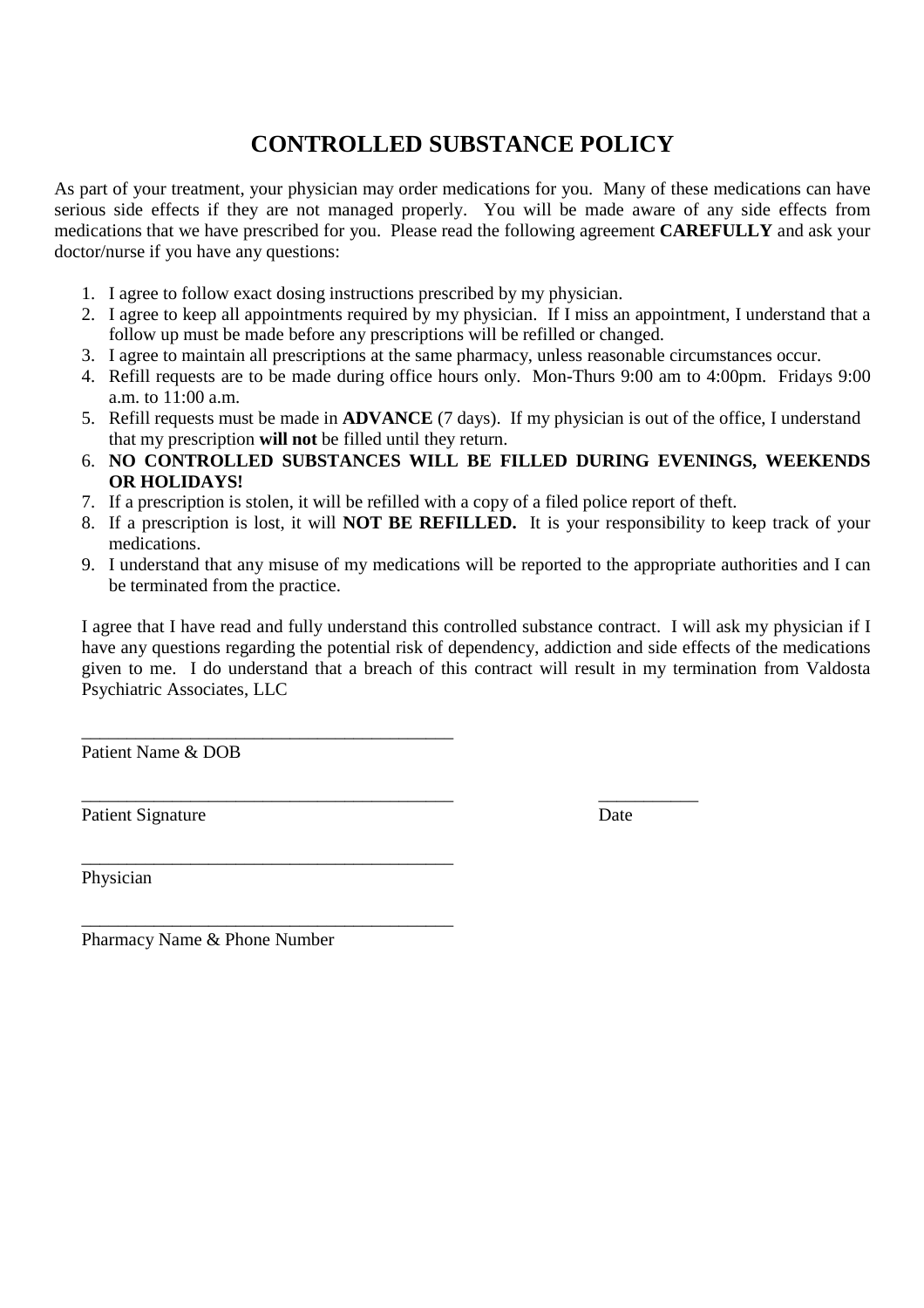# **CONSENT FOR SECURE COMMUNICATION**

Secure and private communication cannot be guaranteed fully with the use of non-secure technology such as cell/smart phones, regular email, or via our website. It is your right to decide whether using this type of nonsecure technology may be permitted and under what circumstances. Should you choose to contact Dr. Morgan or your therapist using any type of non-secure technology, it will be considered implied consent (with your permission) that we respond and return messages in the same non-secure manner. In the event that you choose not to allow non-secure modes of communication, we will only be able to contact you on a "home" (land-line phone, wire-to-wire fax, or US Postal Service mail.

I request that all communications (by telephone, mail or otherwise) by Valdosta Psychiatric Associates and/or its staff be handled in the following manner:

**For Written Communication, Please communicate to the following address**: (please be aware we must have some way to send statements for services or you will be required to pay at the time of service)

| (Address)<br><u> 1980 - Johann Barn, mars an t-Amerikaansk politiker (* 1918)</u>                                                                                                                                                                                                                                                                                                                                                     |  |
|---------------------------------------------------------------------------------------------------------------------------------------------------------------------------------------------------------------------------------------------------------------------------------------------------------------------------------------------------------------------------------------------------------------------------------------|--|
| For Oral Communication, please call the following number: _______________________                                                                                                                                                                                                                                                                                                                                                     |  |
| Is the number listed above: $\Box$ Home $\Box$ Cell $\Box$ Work phone $\Box$ Other                                                                                                                                                                                                                                                                                                                                                    |  |
| May we leave a message? Yes $No \square$                                                                                                                                                                                                                                                                                                                                                                                              |  |
|                                                                                                                                                                                                                                                                                                                                                                                                                                       |  |
| I permit communications via: (Check all that apply)                                                                                                                                                                                                                                                                                                                                                                                   |  |
| $\square$ Text $\square$ Email $\square$ Fax $\square$ Cell Phone $\square$ Video Conferencing/Skype                                                                                                                                                                                                                                                                                                                                  |  |
| I understand that I have the right to revoke this authorization <i>in writing</i> at any time. I request that my<br>confidential information be handled in the following manner and authorize Valdosta Psychiatric Associates staff<br>to communicate to me in the manner stated above. Any other release of information will require a signed<br>authorization for Release of Medical Information or Release of Psychotherapy Notes. |  |
|                                                                                                                                                                                                                                                                                                                                                                                                                                       |  |

*Signature of Patient /Legal Guardian* (Relationship to Patient)

\_\_\_\_\_\_\_\_\_\_\_\_\_\_\_\_\_\_\_\_\_\_\_\_\_\_\_\_\_\_\_\_\_\_\_\_\_\_\_\_\_\_\_\_\_\_\_\_\_\_\_\_\_\_\_\_\_\_\_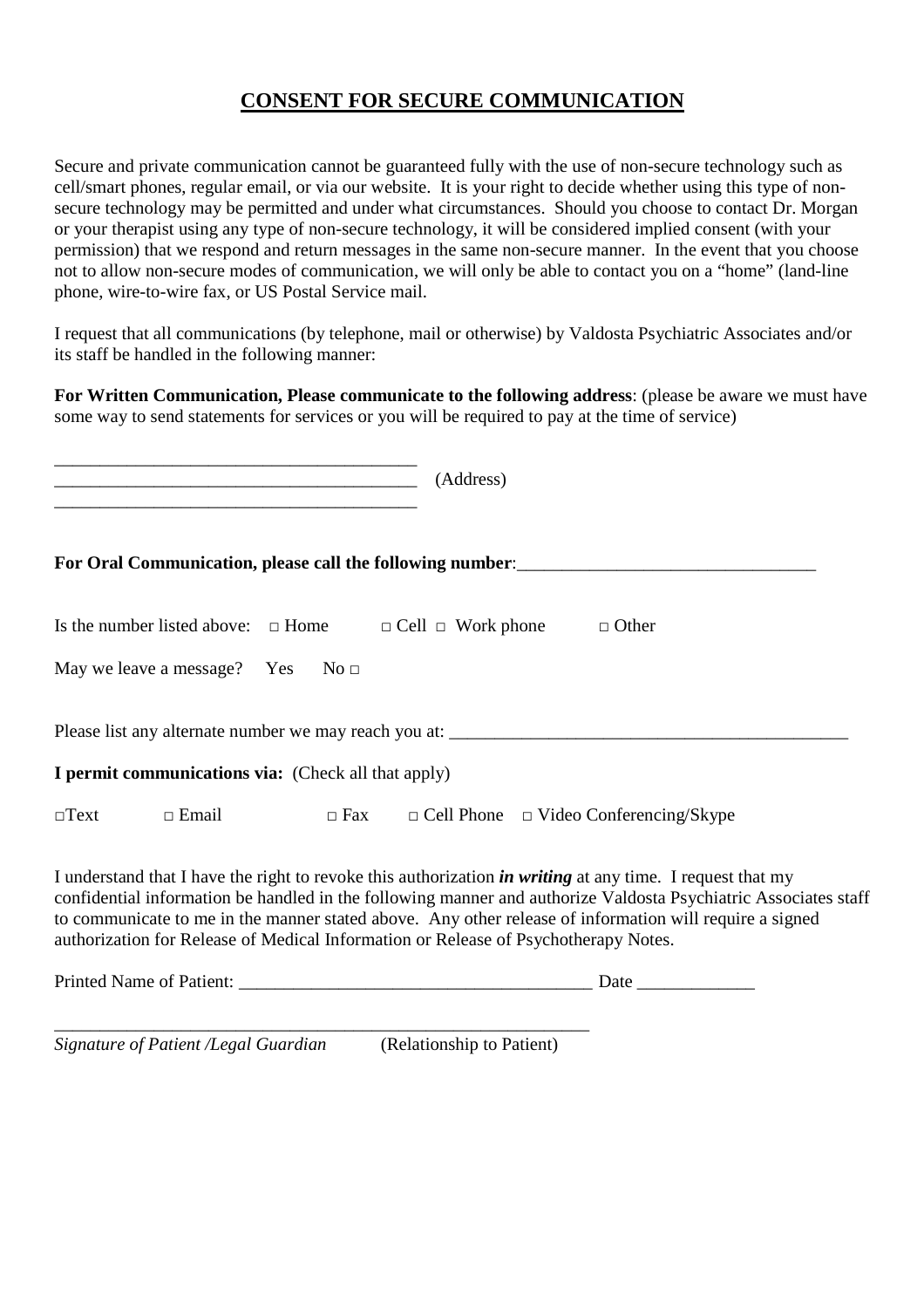# **SOCIAL MEDIA POLICY – VALDOSTA PSYCHIATRIC ASSOCIATES, LLC**

3541 North Crossing Circle, Valdosta, GA 31602 (229) 244-4200

This document outlines our office policy related to the use of Social Media. Please read it carefully to understand how our licensed mental health professionals conduct themselves on the Internet and how you can expect a response to interactions that may occur between you and your doctor, nurse, or therapist using social media or technology. If you have any questions about anything in this policy, please bring it up at your visit. As new technology develops, this policy may be updated to reflect those changes and you will be notified in writing. You may obtain a copy of this policy upon request.

Our primary concern is your privacy and maintaining a professional therapeutic relationship with our patients.

# **EMAILS, CELL PHONES, FAXES, MOBILE DEVICES**

Secure and private communication cannot be guaranteed fully with the use of non-secure technology such as cell/smart phones, mobile devices, tablets, regular email, or via our website. It is your right to decide whether using this type of non-secure technology may be permitted and under what circumstances. Should you choose to contact Dr. Morgan or your therapist using any type of non-secure technology, it will be considered *implied consent* (with your permission) that we respond and return messages in the same non-secure manner, and you agree to take the risk that such communication may be intercepted.

Please be advised that although it is a convenient way to communicate, it is very important that you are aware that computers, email, and cell phones including text messaging without encryption can be accessed by unauthorized people. Some risks include: conversations being overheard; emails can be sent to the wrong recipient; pop-up messages on your cell phone may be viewed by others, and notification services may alert others of your location. Service providers retain a log of all emails and though it is unlikely someone will look at these logs, they can be read by system administers of the internet service provider. Valdosta Psychiatric Associates does not use encryption in our email system, therefore, should you choose to contact us via email, and we ask that you limit your communication to administrative issues only, such as changing appointments or billing questions to protect your privacy. Our fax is secure, and if you need to communicate clinical information, we ask you do so by faxing us at 229-244-4995. If you communicate confidential or private information via text or email, we assume you have made an informed decision and will view this as an agreement to take the risk and will honor your desire to communicate on such matters. We will not initiate contact via text or email without your consent or as stated above.

*NEVER USE EMAIL, TEXT OR FAX FOR EMERGENCIES*. Emails or faxes may not be checked daily. Due to computer network problems, emails may not be delivered or there may be a disruption in connection. In the event of emergency, please call 911.

# **SOCIAL MEDIA NETWORKING SITES**

\_\_\_\_\_\_\_\_\_\_\_\_\_\_\_\_\_\_\_\_\_\_

Networking sites such as Facebook Twitter, or LinkedIn are NOT secure. It could compromise your confidentiality to use Wall posts, replies, or others means of engaging in conversations on these sites. Exchanges on social networking sites can become part of your legal medical record. This policy serves to notify you that being linked as friends or contacts on these sites can compromise your confidentiality, privacy, and the therapeutic relationship. As in any other public context, you have control over your own description regarding the nature of your acquaintances. If you choose to disclose information regarding your relationship with one of our clinical professionals, you acknowledge that you understand and accept the risk associated with using social networking. We do not accept friend requests from former or current patients to protect your privacy and maintain a professional boundary in the therapeutic relationship.

Initial Above that you have and understand items contained on this page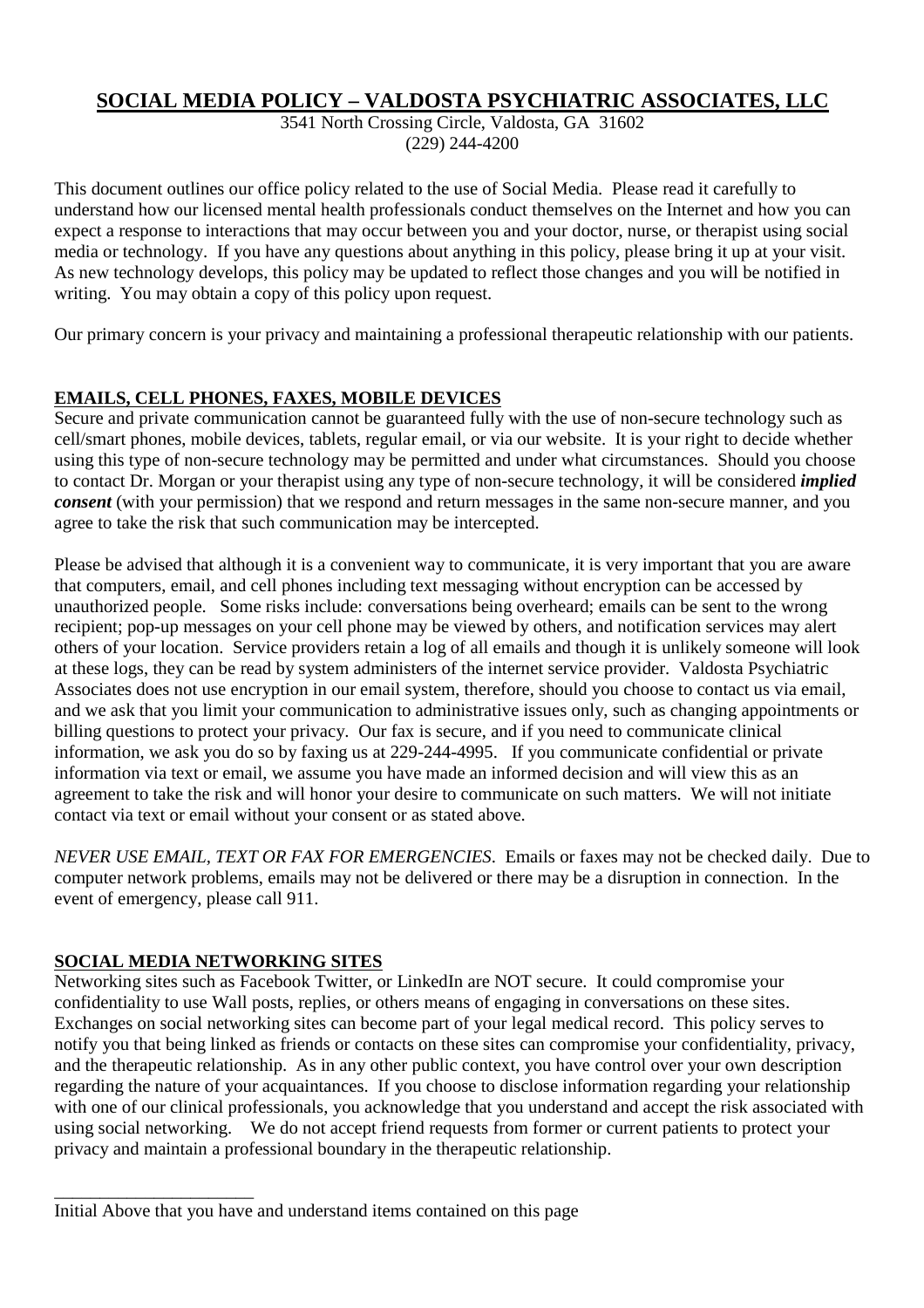# **LOCATION BASED SERVICES**

If you use location-based services on your cell mobile device, you may compromise your privacy while attending sessions in the office. We do not list the practice as a check-in location on various sites such as Foursquare, however, it may be found as a Google location and if you have passive Location Based Services enabled, it may show that you are at the location regularly and others may surmise you are in treatment at Valdosta Psychiatric Associates. Please ask your service provider if you are unware of how to disable this setting.

### **WEBSITE**

Our website **www.vpavaldosta.com** is for general information purposes only and should not be used as a substitute for your mental health care. Although we have a contact us link, please note that the webpage is not a secure means of communicating clinical information and should be limited to non-clinical questions.

### **SEARCH ENGINES**

It is not a regular part of our practice to search for patients on Google, Facebook other search engines. Extremely rare exceptions may be made during times of crisis (in the event the doctor or therapist feel you are a danger to yourself or others) and all other means to contact you have been exhausted, a search engine may be used to ensure your welfare. If this occurs, this will be fully documented in the clinical record and discussed with you at your next visit.

### **FOLLOWING**

Our licensed professionals will not follow any client on Twitter, Instagram, blogs or other apps/websites. If there is content you wish to share from your online life, please bring it into the session where it can be explored together. If you follow any of our licensed therapist's blogs, be aware that your privacy may be compromised if you use an easily recognizable name.

### **BUSINESS REVIEW SITES**

You may find our psychiatry and psychotherapy services on sites such as Yelp, Healthgrades, Yahoo Local, Bing, or other places which list businesses. Some of these sites include forums in which users rate their provider and add reviews or comments. Many of these sites comb search engines for business listings and automatically add listings regardless of whether the business has added itself to the site. If you should find our listing on any of these sites, please be aware that a listing for Valdosta Psychiatric Associates is NOT a request for a testimonial, rating, or endorsement from you as a patient. You have the right to express yourself on any site, but due to confidentiality, we cannot respond to any review on any of these sites whether it is positive or negative. You are urged to take your privacy as seriously as we take our commitment to your confidentiality. You should also be aware that if you use these sites to communicate with one of our professionals, there is a good possibility it will never been seen. If you choose to write something on a business review site, keep in mind that you may be sharing personally revealing information in a public forum.

# **ACKNOWLEEMENT OF REVIEW OF SOCIAL MEDIAL POLICY**

\_\_\_\_\_\_\_\_\_\_\_\_\_\_\_\_\_\_\_\_\_\_\_\_\_\_\_\_\_\_\_\_\_\_\_\_\_\_\_\_\_\_\_\_\_\_\_\_\_\_\_\_\_\_\_\_\_\_\_\_\_

By signing below, you are indicating that you have read this document (both pages), understand your rights as a client/patient, and accept the responsibility as stated. You may request a printed copy of the Social Media Policy, and all questions regarding these policies have been answered to your satisfaction.

Printed Name of Patient:

| ~<br>Date: |  |  |  |  |
|------------|--|--|--|--|
|            |  |  |  |  |
|            |  |  |  |  |

Signature of Patient/Legal Representative: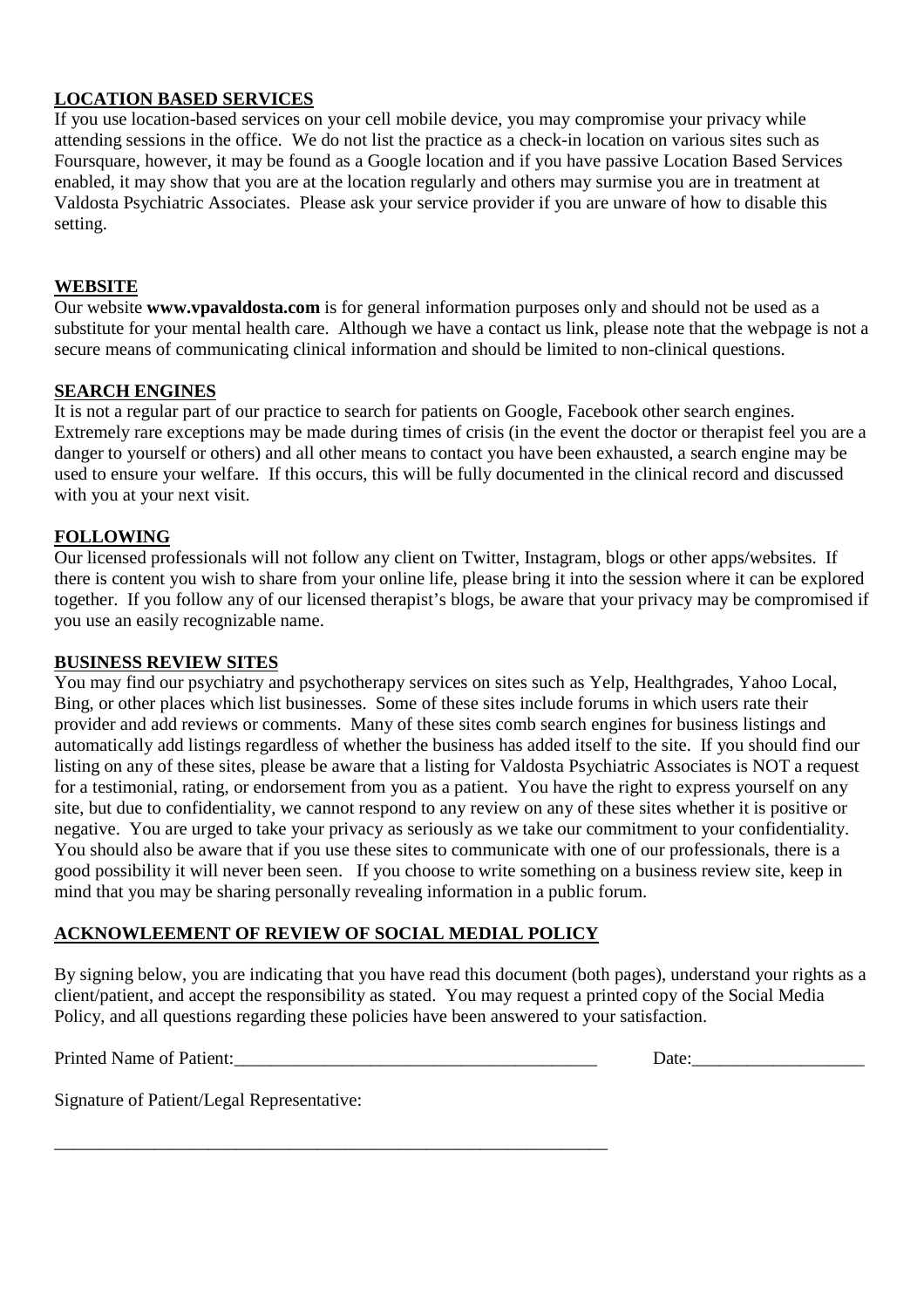#### **NOTICE OF PRIVACY PRACTICES**

#### THIS PRIVACY NOTICE DESCRIBES HOW MEDICAL INFORMATION ABOUT YOU MAY BE USED AND DISCLOSED AND HOW YOU CAN GET ACCESS TO THIS INFORMATION. PLEASE REVIEW IT CAREFULLY.

#### **USES AND DISCLOSURES:**

**Treatment:** Our Staff members may disclose your health information to other health care professionals for the purpose of evaluating your health, diagnosing medical conditions, and providing treatment. For example, laboratory test results and treatment will be available in your medical record to all health professionals who may provide treatment or who may be consulted to treat you.

**Payment:** Your health information may be used to seek payment from your insurance plan or from other sources such as credit card companies that you may use to pay for services. For example, your health plan may request and receive information on dates of services, the service provided, and the medical condition being treated.

**Health Care Operations:** Your health information may be used as necessary to support the day-to-day activities and management of Valdosta Psychiatric Associates. For example, we may allow access to your medical information to students working with us; we use a sign-in sheet at registration; we my call you by name from the waiting room.

**Law Enforcement:** Your health information may be disclosed to Law Enforcement agencies, without your permission, to support government audits and inspections, to facilitate law-enforcement investigations, and to comply with government mandated reporting.

**Public Health Reporting:** We may disclose your health information to public health agencies as required by law. For example, we are required to report certain communicable diseases to the State's Public Health Department.

**Other Uses and Disclosures:** Disclosure of your health information or its use for any purpose other than those listed above requires your specific written authorization. If you change your mind after authorizing a use or disclosure of your information, you may submit a written revocation or the authorization. However, your decision to revoke the authorization will not affect or undo any use or disclosure of information that occurred before you notified us of your decision.

**Additional Uses of Information:** Your health information may be used to send you information on the treatment and management of your medical condition that you may find to be of interest. We may also send you information describing other health-related goods and services that we believe may interest you.

#### INDIVIDUAL RIGHTS

You have certain right under Federal Privacy Standards. These include:

- The right to request restrictions on the use and disclosure of your health information.
- The right to receive confidential communications concerning your medical condition and treatment.
- The right to inspect and copy your protected health information. (**Patient Access is limited with regard to psychotherapy notes**)
- The right to amend or submit corrections to your protected health information.
- The right to receive an accounting of how and to whom your protected health information has been disclosed.
- The right to receive a printed copy of this notice.

#### **Valdosta Psychiatric Responsibilities and Duties:**

We are required by law to maintain the privacy of your protected health information and to provide you with this notice of Privacy Practices. We are also required to abide by the privacy policies and practices that are outlined in this notice.

#### Right to Revise Privacy Practices

As permitted by law, we reserve the right to amend or modify our privacy policies and practices. These changes may be required by changes in Federal or State laws and regulations. Whatever the reason for these revisions, we will provide you with a revised notice on your next office visit. The revised policies and practices will be applied to all protected health information that we maintain.

#### Requests to Inspect Protected Health Information

As permitted by Federal Regulations, we require that requests to inspect or copy protected health information be submitted in writing. You may obtain a form to request access to your records by contacting the Privacy Officer.

Patient Initials

\_\_\_\_\_\_\_\_\_\_\_\_\_\_\_\_\_\_\_\_\_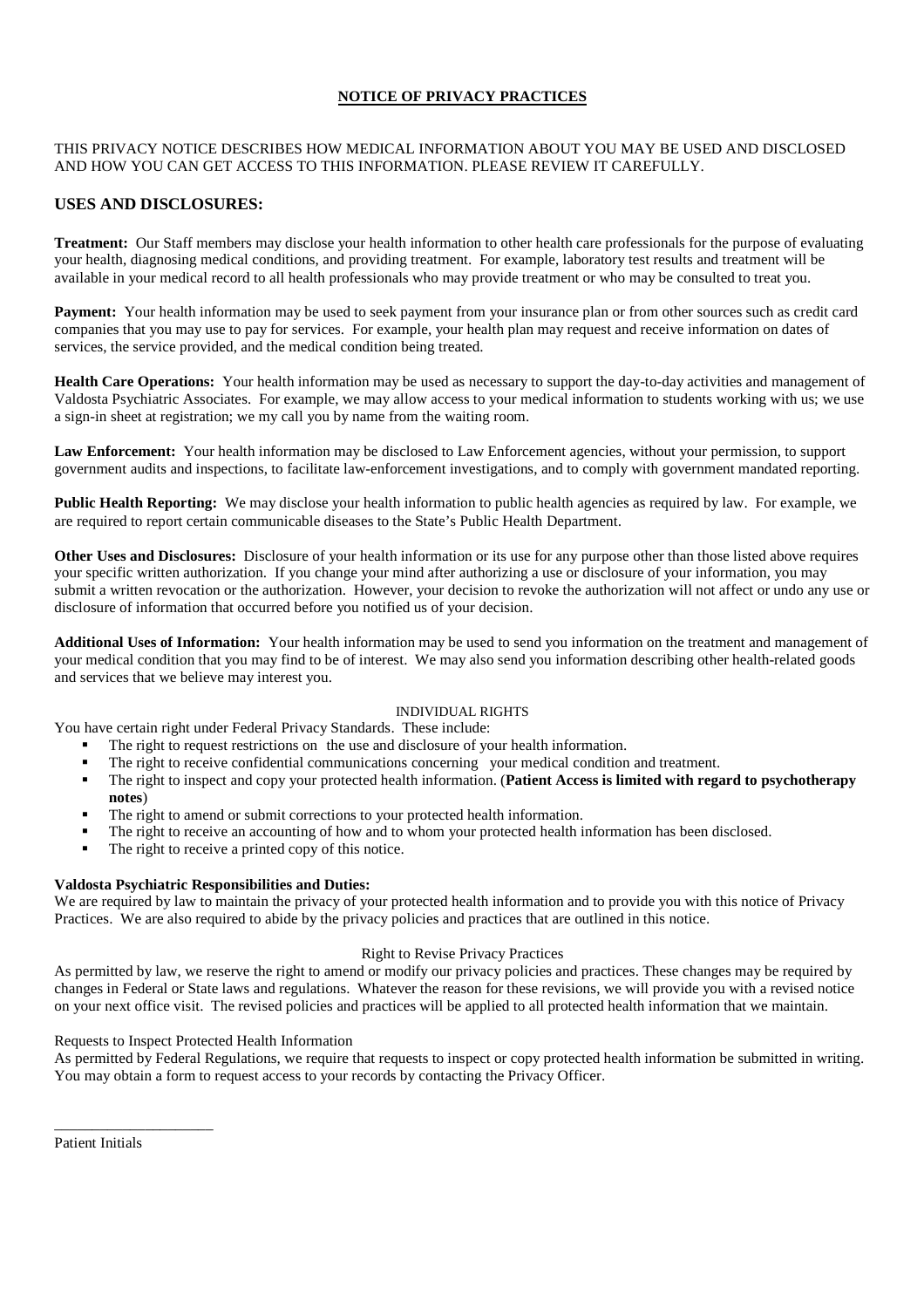#### NOTICE OF PRIVACY PRACTICES (PAGE 2)

Complaints

If you would like to submit a comment or complaint about our privacy practices, you can do so by sending a letter outlining your concerns to:

#### VALDOSTA PSYCHIATRIC ASSOCIATES ATTN: JENNY KENYON P.O. BOX 3229 VALDOSTA, GA 31604

**OR** 

#### DHHS Office of Civil Rights 61 Forsyth St. SW, Suite 16T70 Atlanta, GA 30303-8909

If you believe that your privacy rights have been violated, you should call the matter to our attention by sending a letter describing the cause of your concerns to the same address listed above. You will not be penalized or otherwise retaliated against for filing a complaint.

> A COPY OF THE ENTIRE PRIVACY PRACTICE POLICIES IS AVAILABLE UPON REQUEST.

I have read and/or received a copy of this privacy notice  $\frac{}{}$  Patient Signature (Date)

*Patient Signature*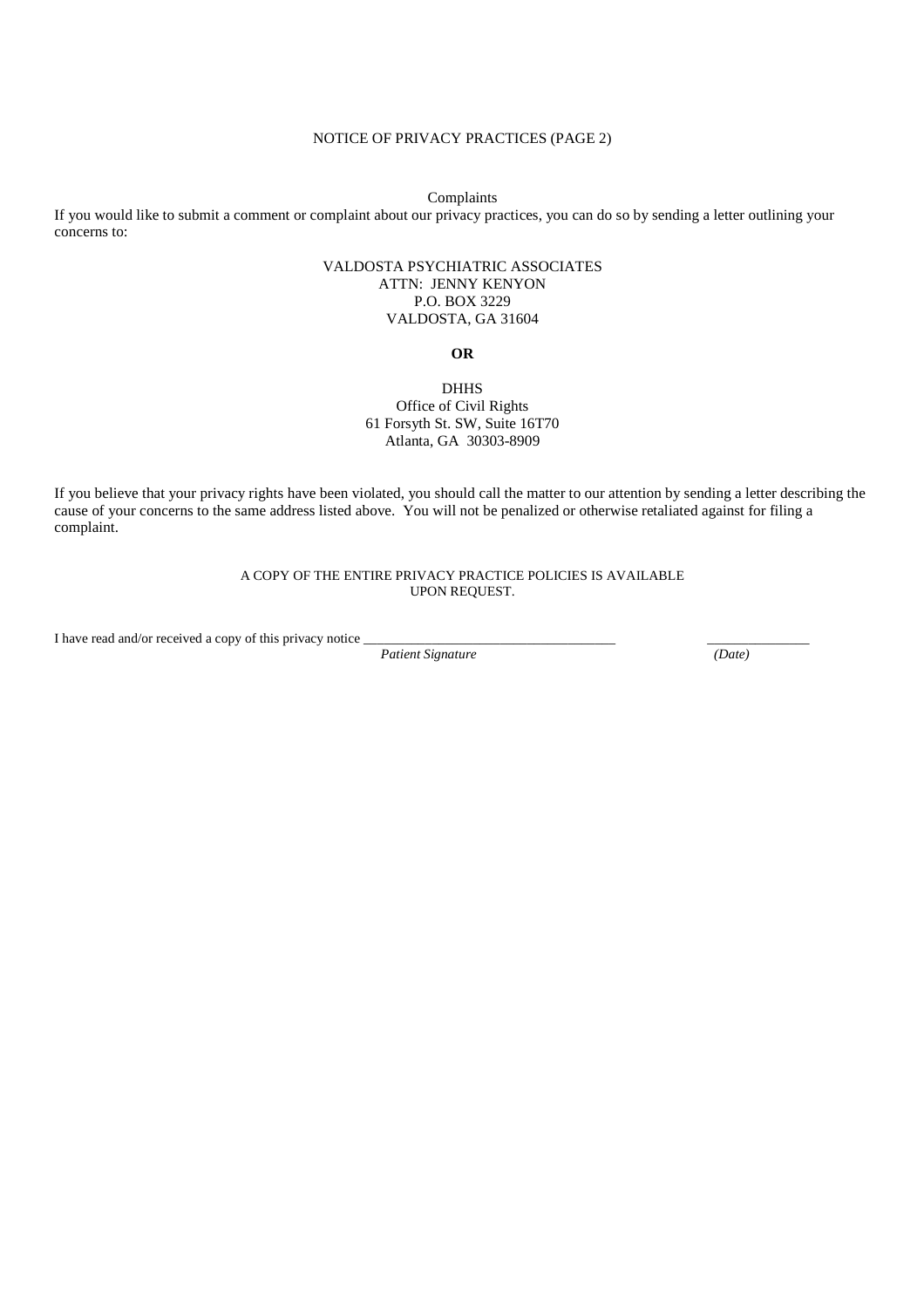#### **INTAKE QUESTIONNAIRE**

| (check all that apply)<br><b>Medical History</b>  |                                |                                                       |  |  |  |
|---------------------------------------------------|--------------------------------|-------------------------------------------------------|--|--|--|
| □ Allergies/Seasonal                              | $\Box$ Anemia                  | $\Box$ Arthritis                                      |  |  |  |
| $\Box$ Asthma                                     | □ Back Pain (Chronic)          | $\Box$ BPH                                            |  |  |  |
| □ Cancer (type)                                   | □ COPD/Emphysema               | $\Box$ Type II<br>$\square$ Diabetes $\square$ Type I |  |  |  |
| $\Box$ Disc Disease $\Box$ Lumbar $\Box$ Cervical | $\Box$ Fibromyalgia            | □ GERD / Gastritis                                    |  |  |  |
| $\Box$ Gout                                       | $\Box$ Hearing Loss            | □ Heart Disease                                       |  |  |  |
| $\Box$ Hepatitis                                  | $\Box$ Hernia                  | □ High Cholesterol                                    |  |  |  |
| $\Box$ HIV                                        | $\Box$ Hypertension            | $\Box$ Hypotension                                    |  |  |  |
| $\Box$ Hyperthyroidism                            | $\Box$ Hypothyroidism          | □ Irritable Bowel Syndrome                            |  |  |  |
| □ Kidney Disease                                  | □ Kidney Stones                | □ Liver Disease                                       |  |  |  |
| $\Box$ Lupus                                      | $\Box$ Migraine Headaches      | $\Box$ Obesity                                        |  |  |  |
| □ Parkinson's Disease                             | □ Seizure Disorder             | □ Sleep Apnea                                         |  |  |  |
| □ Sexually Transmitted Disease                    | $\Box$ Stroke/TIA (History of) | □ Testosterone (Low)                                  |  |  |  |
| □ Traumatic Brain Injury                          | □                              | $\Box$ No Medical Problems                            |  |  |  |
|                                                   |                                |                                                       |  |  |  |

Other Illnesses not listed above:\_\_\_\_\_\_\_\_\_\_\_\_\_\_\_\_\_\_\_\_\_\_\_\_\_\_\_\_\_\_\_\_\_\_\_\_\_\_\_\_\_\_\_\_\_\_\_\_\_\_\_\_\_\_\_\_\_\_\_\_\_\_\_\_\_\_\_\_\_\_\_\_

### **Surgical History**

| $\Box$ Appendectomy    | $\Box$ Cervical<br>$\sqcap$ Back $\sqcap$<br>$\Box$ Lumbar | □ Bariatric Surgery    | $\Box$ Brain             |
|------------------------|------------------------------------------------------------|------------------------|--------------------------|
| $\Box$ Cardiac Value   | $\Box$ Cardiac Bypass                                      | □ Ear/Nose/Throat      | □ Gall Bladder           |
| $\Box$ Gastric Bypass  | □ Hernia Repair                                            | $\Box$ Hip Replacement | □ Hysterectomy (Partial) |
| □ Hysterectomy (Total) | □ Kidney Stones Removed                                    | □ Kidney Removed       | □ Knee Replacement       |
| $\Box$ Prostate        | □ Rotator Cuff                                             | $\square$ Shoulder     | $\Box$ Tubal Ligation    |
| $\Box$ Wrist           |                                                            |                        |                          |

 $\overline{\phantom{a}}$  , and the set of the set of the set of the set of the set of the set of the set of the set of the set of the set of the set of the set of the set of the set of the set of the set of the set of the set of the s  $\overline{\phantom{a}}$  , and the set of the set of the set of the set of the set of the set of the set of the set of the set of the set of the set of the set of the set of the set of the set of the set of the set of the set of the s

Other Surgeries not listed above: \_\_\_\_\_\_\_\_\_\_\_\_\_\_\_\_\_\_\_\_\_\_\_\_\_\_\_\_\_\_\_\_\_\_\_\_\_\_\_\_\_\_\_\_\_\_\_\_\_\_\_\_\_\_\_\_\_\_\_\_\_\_\_\_\_\_\_\_\_\_

#### **Medications**

**Please list all medications you take daily including dosages and how often**:

#### **Allergies**

**Please list any drug or non-drug allergies you have:**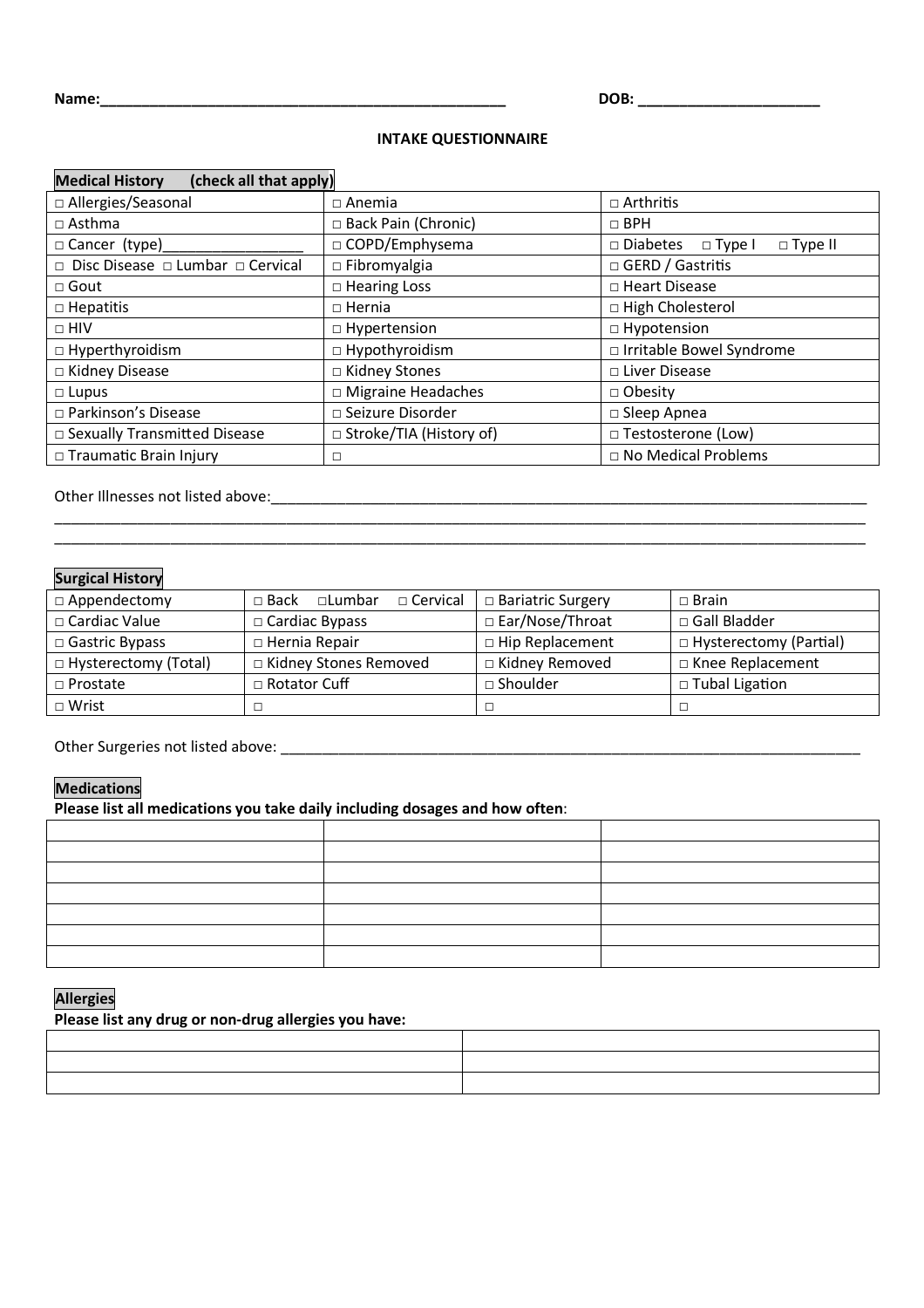| Name:                              |              |             |  |
|------------------------------------|--------------|-------------|--|
| Habits                             |              |             |  |
| Do you smoke cigarettes currently? | $\sqcap$ Yes | $\sqcap$ No |  |
| Have you smoked in the past?       | $\sqcap$ Yes | $\Box$ No   |  |
| Do you use Oral Tobacco?           | $\sqcap$ Yes | $\sqcap$ No |  |
|                                    |              |             |  |
| Do you Drink Alcohol?              | $\Box$ Yes   | $\sqcap$ No |  |

 $\mathsf{How}$  much per day?  $\Box$ 

How much per week?

#### **Please check all stressors you are experiencing currently**

| □ Economic/Financial      | $\Box$ Education/School | □ Family Conflict       | □ Grief/Loss                                        |
|---------------------------|-------------------------|-------------------------|-----------------------------------------------------|
| □ Legal Problems          | $\Box$ Medical Illness  | $\sqcap$ Work           | $\Box$ Living Situation                             |
| $\Box$ Social Environment | $\Box$ Substance Abuse  | $\Box$ Marital Conflict | □ Family Disruption due to divorce<br>or separation |
| $\Box$ Personal Injury    | $\Box$ Relationship     |                         |                                                     |

**\_\_\_\_\_\_\_\_\_\_\_\_\_\_\_\_\_\_\_\_\_\_\_\_\_\_\_\_\_\_\_\_\_\_\_\_\_\_\_\_\_\_\_\_\_\_\_\_\_\_\_\_\_\_\_\_\_\_\_\_\_\_\_\_\_\_\_\_\_\_\_\_\_\_\_\_\_\_\_\_\_\_\_\_\_\_\_\_\_\_\_\_\_\_\_\_\_\_ \_\_\_\_\_\_\_\_\_\_\_\_\_\_\_\_\_\_\_\_\_\_\_\_\_\_\_\_\_\_\_\_\_\_\_\_\_\_\_\_\_\_\_\_\_\_\_\_\_\_\_\_\_\_\_\_\_\_\_\_\_\_\_\_\_\_\_\_\_\_\_\_\_\_\_\_\_\_\_\_\_\_\_\_\_\_\_\_\_\_\_\_\_\_\_\_\_\_ \_\_\_\_\_\_\_\_\_\_\_\_\_\_\_\_\_\_\_\_\_\_\_\_\_\_\_\_\_\_\_\_\_\_\_\_\_\_\_\_\_\_\_\_\_\_\_\_\_\_\_\_\_\_\_\_\_\_\_\_\_\_\_\_\_\_\_\_\_\_\_\_\_\_\_\_\_\_\_\_\_\_\_\_\_\_\_\_\_\_\_\_\_\_\_\_\_\_ \_\_\_\_\_\_\_\_\_\_\_\_\_\_\_\_\_\_\_\_\_\_\_\_\_\_\_\_\_\_\_\_\_\_\_\_\_\_\_\_\_\_\_\_\_\_\_\_\_\_\_\_\_\_\_\_\_\_\_\_\_\_\_\_\_\_\_\_\_\_\_\_\_\_\_\_\_\_\_\_\_\_\_\_\_\_\_\_\_\_\_\_\_\_\_\_\_\_** 

 $\_$  ,  $\_$  ,  $\_$  ,  $\_$  ,  $\_$  ,  $\_$  ,  $\_$  ,  $\_$  ,  $\_$  ,  $\_$  ,  $\_$  ,  $\_$  ,  $\_$  ,  $\_$  ,  $\_$  ,  $\_$  ,  $\_$  ,  $\_$  ,  $\_$  ,  $\_$  ,  $\_$  ,  $\_$  ,  $\_$  ,  $\_$  ,  $\_$  ,  $\_$  ,  $\_$  ,  $\_$  ,  $\_$  ,  $\_$  ,  $\_$  ,  $\_$  ,  $\_$  ,  $\_$  ,  $\_$  ,  $\_$  ,  $\_$  ,  $\_$  ,  $\_$  ,  $\_$  ,  $\_$  ,  $\_$  ,  $\_$  ,  $\_$  ,  $\_$  ,  $\_$  ,  $\_$  ,  $\_$  ,  $\_$  ,  $\_$  ,  $\_$  ,  $\_$  ,  $\_$  ,  $\_$  ,  $\_$  ,  $\_$  ,  $\_$  ,  $\_$  ,  $\_$  ,  $\_$  ,  $\_$  ,  $\_$  ,  $\_$  ,  $\_$  ,  $\_$  ,  $\_$  ,  $\_$  ,  $\_$  ,  $\_$  ,  $\_$  ,  $\_$  ,  $\_$  ,  $\_$  ,  $\_$  ,

#### **Please give a brief description of the reason you are here today: \_\_\_\_\_\_\_\_\_\_\_\_\_\_\_\_\_\_\_\_\_\_\_\_\_\_\_\_\_\_\_\_\_\_\_\_\_\_\_\_\_\_\_\_**

#### **Please check any symptoms you are now experiencing**

- 
- 
- □ Appetite Disturbance □ Impulsiveness
- 
- □ Decreased Concentration □ Irritability
- 
- □ Decreased Pleasure and Interest in things □ Interventival unusually hyperactive, talkative)
- 
- □ Feelings of hopelessness, helplessness or worthlessness □ Nightmares
- □ General Stress □ Panic Attacks
- 
- 
- 
- □ Thoughts of hurting someone else

#### **Please list any other symptoms not listed above**:

- □ Anxiety □ Anxiety □ Anxiety □ Hallucinations (hearing voices, seeing things)
- □ Anger □ Anger □ Palling Asleep during the daytime
	-
- □ Behavior Problems □ Insomnia (trouble fall sleep or staying asleep)
	-
- □ Decreased Energy □ Isolating (staying away from others)
	-
- □ Depressed Mood □ □ Depressed Mood
	-
	-
- □ Grief/Loss □ Sexual Dysfunction
- □ Uncontrolled Fear or Phobia □ □ □ Thoughts of hurting myself
- □ Unexplained or chronic pain and all the state of the state of Rapid weight loss or weight gain

**Name: \_\_\_\_\_\_\_\_\_\_\_\_\_\_\_\_\_\_\_\_\_\_\_\_\_\_\_\_\_\_\_\_\_\_\_\_\_\_\_\_ DOB: \_\_\_\_\_\_\_\_\_\_\_\_\_\_\_\_\_\_\_\_\_\_**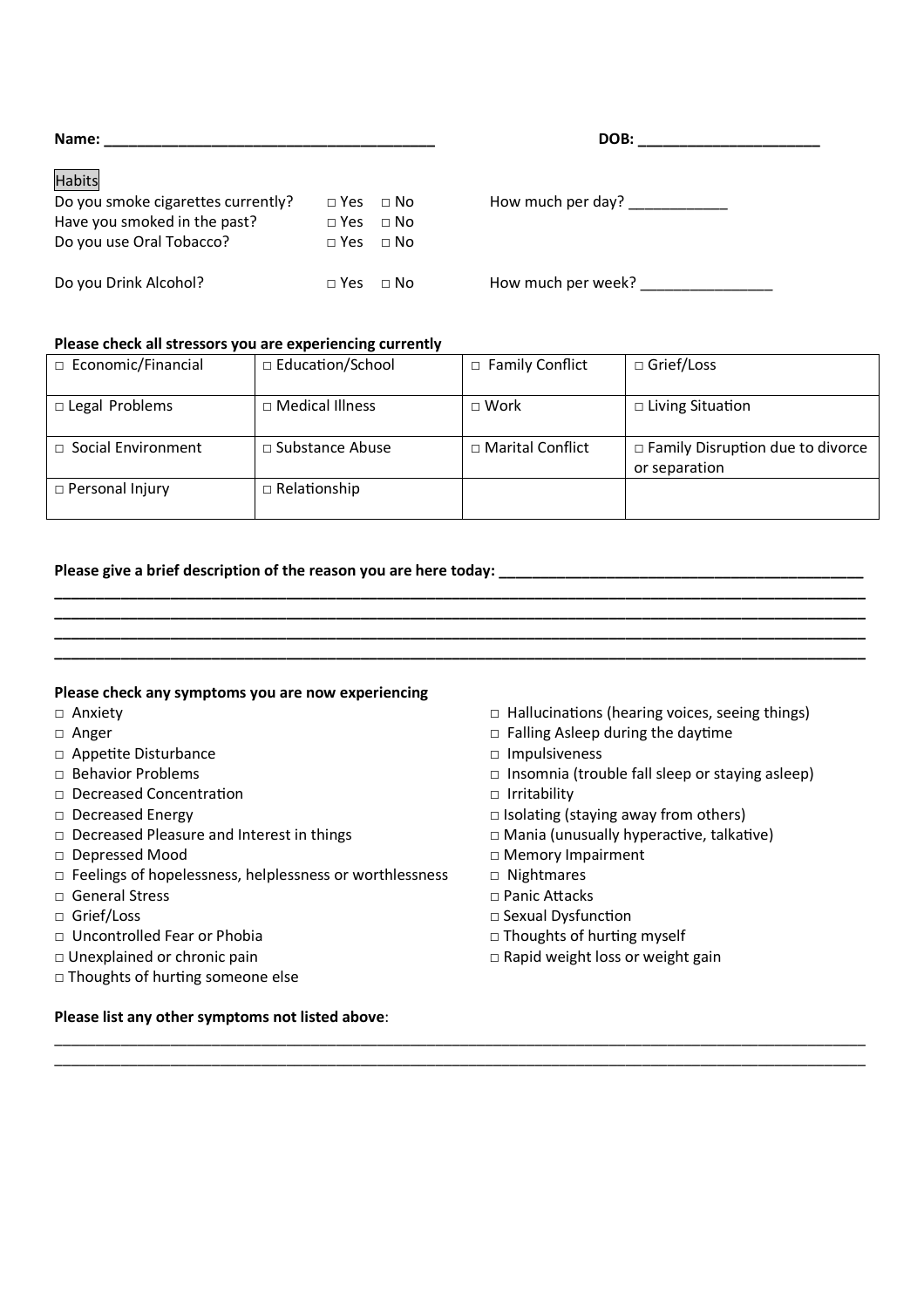| Name:                           | DOB: |
|---------------------------------|------|
|                                 |      |
| <b>Past Psychiatric History</b> |      |

#### **Past Psychiatric History**

| Have you ever been treated by a psychiatrist or counselor in the past? |  | □ Yes | □ No |
|------------------------------------------------------------------------|--|-------|------|
|------------------------------------------------------------------------|--|-------|------|

#### □ **Out Patient Treatment**

| Provider: | Dates of Treatment: |
|-----------|---------------------|
| Provider: | Dates of Treatment: |
| Provider: | Dates of Treatment: |

#### What were you being treated for?

#### □ **Inpatient Treatment**

| <b>Facility Name:</b> | Type of Admission                 | Date/Year |
|-----------------------|-----------------------------------|-----------|
|                       | $\Box$ Involuntary<br>□ Voluntarv |           |
|                       | $\Box$ Involuntary<br>□ Voluntarv |           |
|                       | □ Voluntarv<br>$\Box$ Involuntary |           |

□ Reason for Admission:

| $\Box$ Depression | $\Box$ Drug/Alcohol       | $\Box$ Manic Episode | $\Box$ Psychotic Episode        |
|-------------------|---------------------------|----------------------|---------------------------------|
| □ Severe Anxiety  | $\Box$ Suicidal Ideations | □ Suicide Attempt    | J Violence/Assaultive Behaviors |

#### **Family History**

Has anyone in your family ever been treated for psychiatric condition or Substance Abuse? □ Yes □ No

Family Member **Type of problem** □ Mother □ Father □ Spouse □ Brother □ Sister □ Son □ Daughter □ Maternal Grandmother □ Maternal Grandfather □ Paternal Grandmother □ Paternal Grandmother □ Aunt □ Uncle □ Other?

□ Family History is unavailable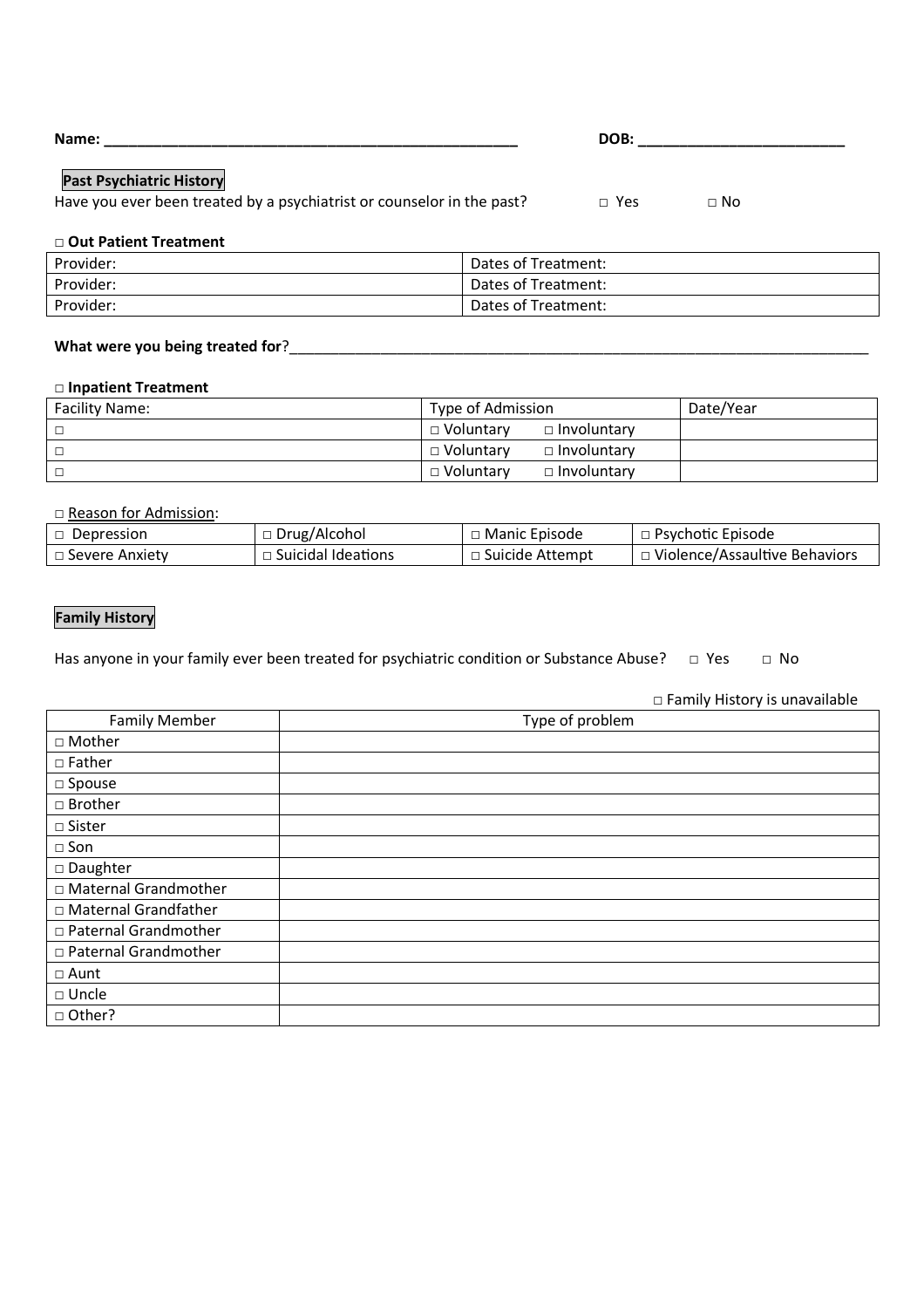|                                | Name: Name:                                                                        |             | DOB: with the contract of the contract of the contract of the contract of the contract of the contract of the contract of the contract of the contract of the contract of the contract of the contract of the contract of the |  |
|--------------------------------|------------------------------------------------------------------------------------|-------------|-------------------------------------------------------------------------------------------------------------------------------------------------------------------------------------------------------------------------------|--|
|                                | Father: $\Box$ Living $\Box$ Deceased (Age _____)                                  |             |                                                                                                                                                                                                                               |  |
|                                |                                                                                    |             |                                                                                                                                                                                                                               |  |
| Siblings:                      | □ # Living _______    □ # Deceased ______                                          |             |                                                                                                                                                                                                                               |  |
|                                | If you were not raised by both of your biological parents, please explain:         |             |                                                                                                                                                                                                                               |  |
|                                |                                                                                    |             |                                                                                                                                                                                                                               |  |
| <b>Substance Abuse History</b> | Do you have a history of Substance Abuse?<br>□ Yes                                 | $\Box$ No   |                                                                                                                                                                                                                               |  |
| Type of substance Used         | <b>Quantity Used</b>                                                               |             | Frequency of Use                                                                                                                                                                                                              |  |
|                                | Have you experienced any of the following as a result of your drug or alcohol use? |             |                                                                                                                                                                                                                               |  |
| $\Box$ Arrests                 | □ Consuming more than intended                                                     | □ Blackouts | $\Box$ DUI                                                                                                                                                                                                                    |  |

| _______             | $\sim$ 00.000.000 $\sim$ 0.000 $\sim$ 0.000 $\sim$ | _________                  | ----                       |
|---------------------|----------------------------------------------------|----------------------------|----------------------------|
|                     |                                                    |                            |                            |
| □ Employment Issues | $\Box$ Family/Marital Conflict                     | $\Box$ Feeling guilty      | $\Box$ Financial problems  |
| $\Box$ Fighting     | □ Health Problems                                  | $\Box$ Increased Tolerance | $\Box$ Increased tolerance |
| □ Unintentional     | $\Box$ Physical Health Problems                    | $\Box$ Seizures            | $\Box$ Withdrawal Symptoms |
| Overdose            |                                                    |                            |                            |

List any other consequences not listed above: \_\_\_\_\_\_\_\_\_\_\_\_\_\_\_\_\_\_\_\_\_\_\_\_\_\_\_\_\_\_\_\_\_\_\_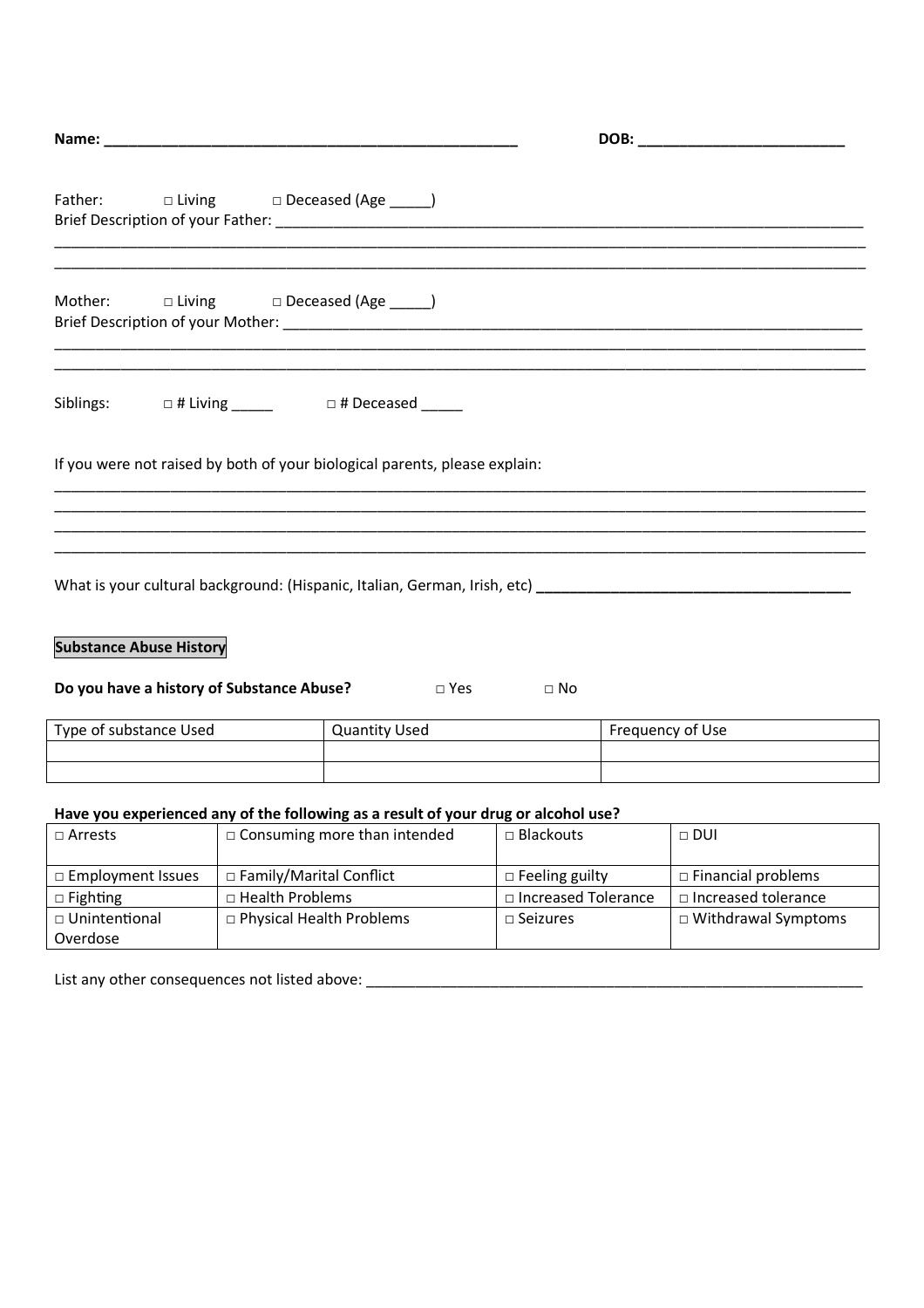**Name: \_\_\_\_\_\_\_\_\_\_\_\_\_\_\_\_\_\_\_\_\_\_\_\_\_\_\_\_\_\_\_\_\_\_\_\_\_\_\_\_\_\_\_\_\_\_\_\_\_\_ DOB: \_\_\_\_\_\_\_\_\_\_\_\_\_\_\_\_\_\_\_\_\_\_\_\_\_** 

#### **Education History**

| $\Box$ Currently in school – Grade | $\Box$ Less than a high school education | $\Box$ Graduated from high school |
|------------------------------------|------------------------------------------|-----------------------------------|
| □ GED Obtained                     | <b>HIGHEST GRADE COMPLETED?</b>          | $\Box$ Associates Degree          |
| $\Box$ College Degree              | $\Box$ Some College                      | □ Professional Degree             |
| □ Technical Degree                 | □ Master's Degree                        |                                   |

# **Employment History Employment Status**: □ Full-time □ Part-time □ Unemployed □ Retired □ Disabled □ Homemaker Name of Employer: \_\_\_\_\_\_\_\_\_\_\_\_\_\_\_\_\_\_\_\_\_\_\_\_\_\_\_\_\_\_\_\_\_\_\_\_\_\_\_\_\_\_\_\_ How long at your current job?\_\_\_\_\_\_\_\_\_\_\_\_\_ Occupation: \_\_\_\_\_\_\_\_\_\_\_\_\_\_\_\_\_\_\_\_\_\_\_\_\_\_\_\_\_\_\_\_\_\_\_\_\_\_\_\_\_\_\_\_\_\_\_\_\_\_\_

#### **Legal History:**

Are there any current or pending legal cases you are involved in? (Arrests, Civil Actions, Custody, Divorce, etc.) Please explain:

\_\_\_\_\_\_\_\_\_\_\_\_\_\_\_\_\_\_\_\_\_\_\_\_\_\_\_\_\_\_\_\_\_\_\_\_\_\_\_\_\_\_\_\_\_\_\_\_\_\_\_\_\_\_\_\_\_\_\_\_\_\_\_\_\_\_\_\_\_\_\_\_\_\_\_\_\_\_\_\_\_\_\_\_\_\_\_\_\_\_\_\_\_\_\_\_\_\_ \_\_\_\_\_\_\_\_\_\_\_\_\_\_\_\_\_\_\_\_\_\_\_\_\_\_\_\_\_\_\_\_\_\_\_\_\_\_\_\_\_\_\_\_\_\_\_\_\_\_\_\_\_\_\_\_\_\_\_\_\_\_\_\_\_\_\_\_\_\_\_\_\_\_\_\_\_\_\_\_\_\_\_\_\_\_\_\_\_\_\_\_\_\_\_\_\_\_  $\_$  ,  $\_$  ,  $\_$  ,  $\_$  ,  $\_$  ,  $\_$  ,  $\_$  ,  $\_$  ,  $\_$  ,  $\_$  ,  $\_$  ,  $\_$  ,  $\_$  ,  $\_$  ,  $\_$  ,  $\_$  ,  $\_$  ,  $\_$  ,  $\_$  ,  $\_$  ,  $\_$  ,  $\_$  ,  $\_$  ,  $\_$  ,  $\_$  ,  $\_$  ,  $\_$  ,  $\_$  ,  $\_$  ,  $\_$  ,  $\_$  ,  $\_$  ,  $\_$  ,  $\_$  ,  $\_$  ,  $\_$  ,  $\_$  ,

Are there any previous arrests?  $\Box$  Yes  $\Box$  No

#### **Military Service History:**

| $\Box$ Never been in the military     | □ Active Duty Military                    | $\vert$ $\Box$ Parent is active duty military     |
|---------------------------------------|-------------------------------------------|---------------------------------------------------|
| $\Box$ Spouse is Active Duty military | $\Box$ Retired from the military          | $\vert$ $\Box$ Honorably discharged from military |
| □ Veteran                             | $\Box$ Medically discharged from military | $\Box$ Dishonorable discharge                     |

#### Branch of Service:

| $\sim$<br>.<br>Force<br>$\Box$ Air | Armv     | Marines          | Navy |
|------------------------------------|----------|------------------|------|
| . National<br>Guard                | Reserves | Coast<br>: Guard |      |

#### **General Social History:**

#### **Marital Status**:

| $\Box$ Single/Never married | Married | Divorced                         |
|-----------------------------|---------|----------------------------------|
| $\Box$ Separated            | Widowed | Partnership/Serious Relationship |

#### **Current level of satisfaction in the relationship is**

| $\Box$ not<br>applicable. | `atistied.<br>very<br>$\mathbf{v}$<br>וומר | <br>satisfied<br>າewnat<br>sor | tished.<br>⊣ dissaf |
|---------------------------|--------------------------------------------|--------------------------------|---------------------|
|                           |                                            |                                |                     |

**Number of Marriages** \_\_\_\_\_\_\_\_\_\_ **Number of Children: \_\_\_\_\_\_\_\_\_** 

#### **List the Names and Ages of Children**